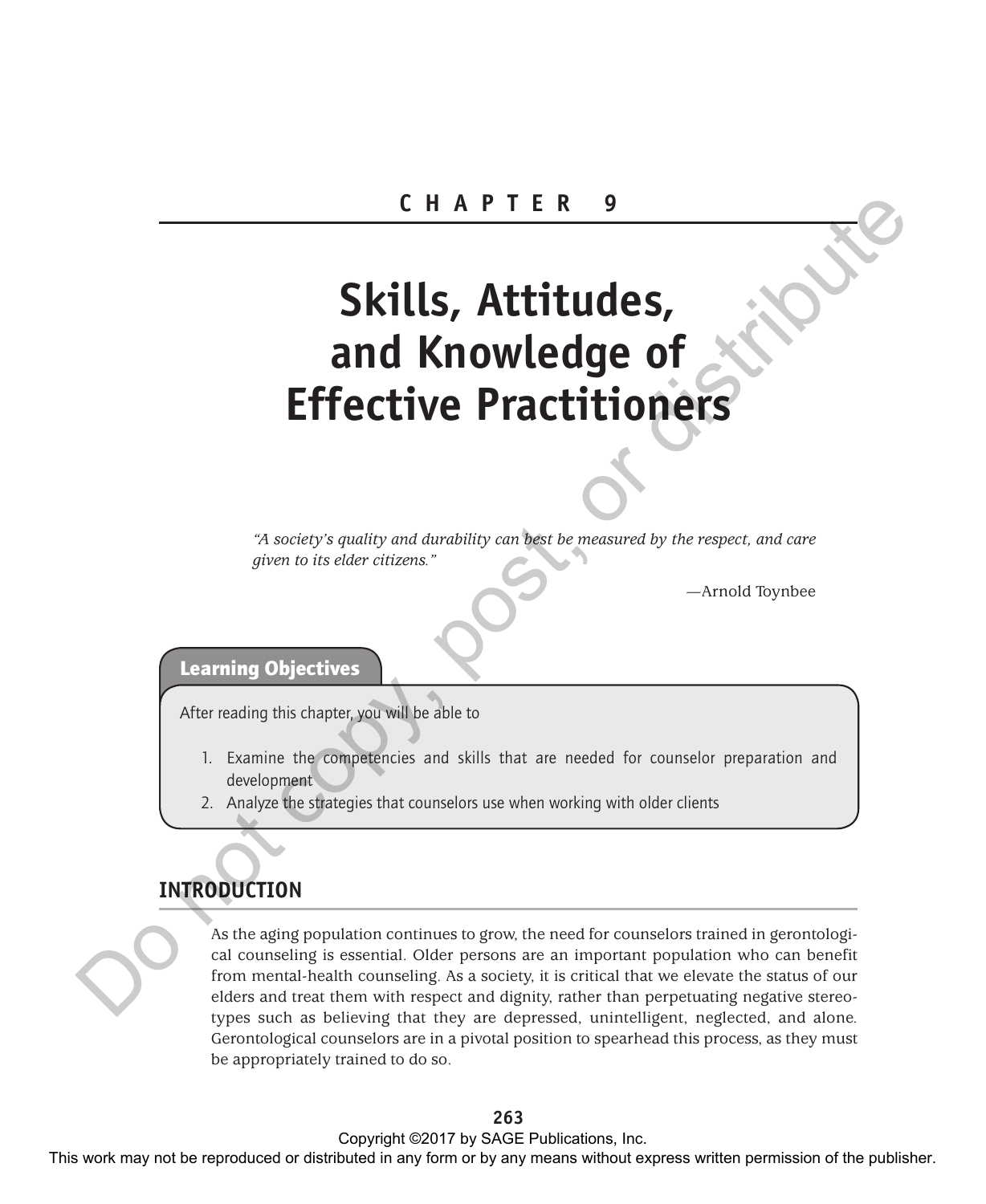Development is the common goal of clients in counseling as well as for individuals in the helping professions. Just as with our counseling clients, counselors must build an adequate foundation for future growth. As helpers, they engage in a form of education with your clients. This does not mean counselors "input" information into the clients. Rather, the client creates the information—new thoughts and ideas and new behaviors and feelings. The counselor's task is to provide an encouraging environment that encourages and allows the client to develop at his or her own pace. All individuals are learners who must face new developmental tasks. Even counselors, from beginning to advanced professionals, will always face new challenges and development tasks. These learning opportunities, whether they take the form of a new and challenging client or a complex theory or technique keep counseling alive and exciting. The results of the control or the control or the publisher of the publisher of the reproduced or distributed in any form or by any form or by any means with the publisher. This will also an expression of the control of th

# **COUNSELOR PREPARATION AND DEVELOPMENT**

Gerontology encompasses the study of dynamic processes of aging as experienced on the social, psychological, and biological levels (Hooyman & Kiyak, 2008). Knowledge of gerontology therefore prepares professional counselors to work more effectively with older clients by facilitating understanding of their worldview. Professional counselors thus are better able to contextualize how aging itself is not the pathology, but rather the context that influences other aspects of the client's life (Mabey, 2011).

Gerontology is an interdisciplinary field (Hill & Edwards, 2004). Having the opportunity to learn information from different perspectives involved in this field will help counselorsin-training consider clients using varying viewpoints. Training within a diversity of classes also serves the student in achieving a deeper conceptualization of the issues involved in working with older adults (Karasik, Maddox, & Wallingford, 2004).

Regardless of the particular model followed, certain areas of information are essential to prepare counselors to work specifically with older persons. This section will explore professional competencies; counselor and relationship skills, attitudes, and values; multicultural issues; ethical issues; and supervision and consultation.

# **Professional Standards/Competencies**

Gerontological competencies for counselors and human development professionals were developed to be used in developing curricula and by practitioners to determine areas of competence for conducting counseling with older persons. Gerontological counselors who specialize in counseling older adults are expected to demonstrate both generic and specialty competencies. Generic competencies are those expected of all counseling students; however, aging specialists acquire additional competencies for the older population.

Essential competencies for gerontological counselors have been identified (Myers, 2010). The competencies are consistent with CACREP (Council for Accreditation of Counseling and Related Educational Programs) standards for professional counseling orientation and ethical practice, social and cultural diversity, human growth and development, career development, counseling and helping relationships, group counseling and group work, assessment and testing, and research and program evaluation (Myers, 2010).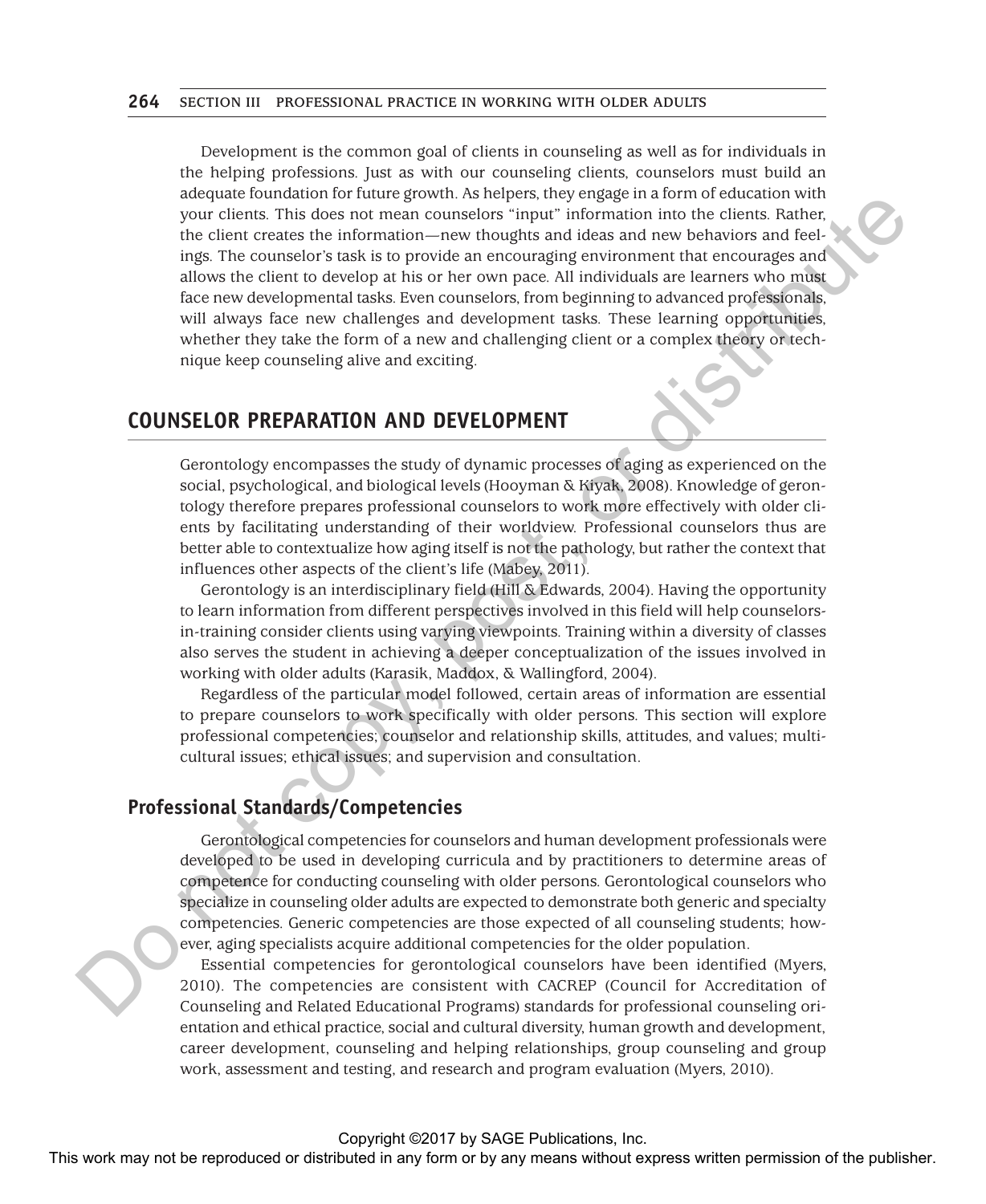Table 9.1 identifies the essential competencies for gerontological counselors. The CACREP recommends that aging concepts be instilled into existing counselor preparation curricula. According to Myers (2010), there are particular areas relevant to specialty training in gerontological counseling. These areas include normative experience of aging, older persons with impairments, needs and services for older persons, the population and special situations, counseling older persons, and ethics in gerontological counseling.

Aging concepts and gerontological competencies have been established for counselors interested in counseling older adults. Aging concepts are to be infused into existing counselor preparation programs and are closely aligned with CACREP core areas. Counseling students are expected to demonstrate these competencies prior to graduating from his or her counseling program. It must be noted that very few programs exist that offer this specialization; however, this area is viewed as an area of growth for future counselors. The representation or the representation of the representation of the representation of the representation of the representation of the representation of the representation of the representation of the publisher. Applicat

# **Counseling and Relationship Skills**

It is critical for counselors of any specialization to acquire the basic counseling and relationship skills such as empathy, genuineness, and unconditional positive regard, and for counselors who plan to work with older adults, developing a relationship of trust and mutual respect may take additional time. Counselors working with older clients must develop skills in numerous assessments (multicultural, strengths, comprehensive geriatric, cognitive, environmental, functional, career) unique to older persons.

#### **Table 9.1** Competencies for Counseling Older Clients

- 1. Wellness orientation with genuine respect for the various needs of the older individual and overall aging population.
- 2. Sensitivity to natural changes as one ages, functional abilities and limitations and environment modifications.
- 3. Unique considerations in establishing a positive therapeutic relationship with older adults.
- 4. Knowledge of life span development, theoretical foundations of the aging experience, normative and non-normative changes and behaviors of older persons.
- 5. Social and cultural diversity issues that recognize the uniqueness of elders and the impact of societal attitudes on independent functioning and family systems.
- 6. Techniques for facilitating groups with older persons.
- 7. Lifestyle transitions and career development concerns of older persons.
- 8. Unique aspects of the appraisal process with older persons including psychological, social, and physical factors that impact the assessment process and ethical considerations.
- 9. Knowledge of current research regarding older adults and ethical considerations in conducting research on older adults.
- 10. Familiarity with the formal and informal support system for older adults and comfort in collaborating with multiple professionals in provision of services to elders.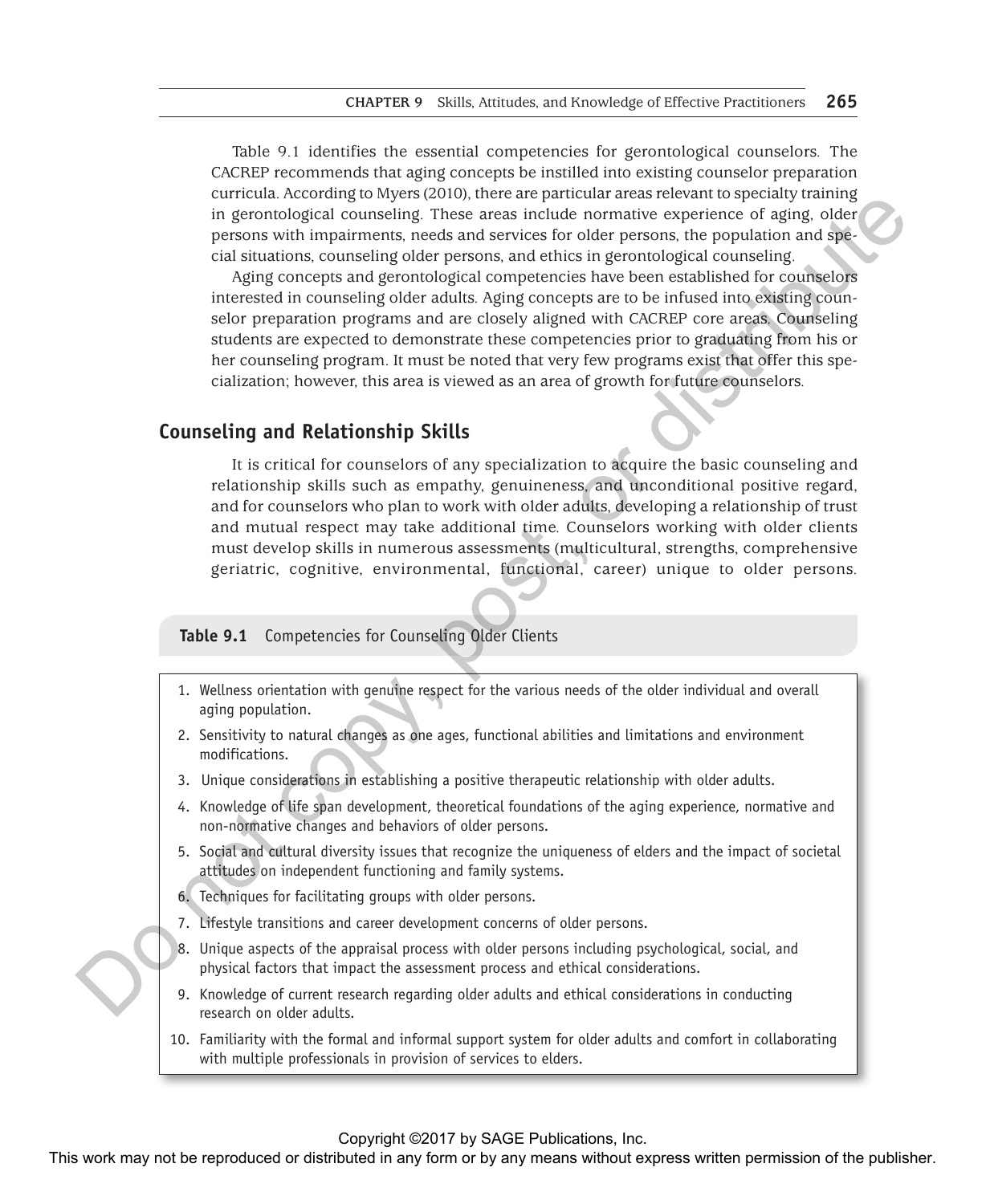#### **266 Section III PROFESSIONAL PRACTICE IN WORKING WITH OLDER ADULTS**

Counselors must also fine tune their communication skills for older adults with cognitive, hearing, visual, or physical impairments and make appropriate adaptations for older clients. They must be particularly resourceful to make appropriate referrals and to facilitate client involvement. They must be skillful with working with resistant clients whose experiences have been remarkably different from the counselor experiences. In addition to these foundational skills, counselors who plan to work with aging persons need additional training programs. Involvement in training programs can occur in a variety of settings located in the community, academic institutions, local agencies, and health care institutions. Counselors and trainees can obtain training in a vast array of topics that include normative age changes, diseases associated with aging, continuum of care, work and retirement issues, medication issues, substance use/abuse, coping with loss, health insurance, social service programs, and a host of topics. Programs can occur through university Life Long Learning Institutes, Alzheimer's Disease Association, Area Agency on Aging, Healthy Aging Institute, Association for Gerontology in Higher Education (AGHE), the Gerontological Association of America (GSA), the National Institute on Aging, and numerous other venues. These programs provide a foundation for knowledge about the older population and the issues that confront these individuals (Damron-Rodriguez, Funderburk, Lee, & Solomon, 2004). The control or the repression of the repression of the representation of the publisher or distributed in any form or by a statistical control of the representation of the control or distributed in any or by any means when

A training program provides counselor trainees or counselors with a supportive climate in which they can explore their personal values, attitudes, and biases about aging and older adults. This exploration can occur in role-play scenarios, completing inventories on aging biases/stereotypes, conducting service-learning activities with older adults, interviewing older persons, exercises identifying older adults (photos) and listing positive and negative characteristics, volunteering with older adults, participation in community events (Alzheimer's, Breast Cancer Awareness), and conducting practicum and internship experiences. A discussion follows all of the intergenerational activities. Counselor trainees have the opportunity to increase their self-awareness and develop appropriate counseling techniques, assessments, treatment plans, and intervention activities.

In addition, skills are needed to understand complex feeling states, as well as to communicate this understanding back to older clients. Counselors will need to discuss issues related to decreased functional ability and must do so in a very supportive manner, while simultaneously emphasizing clients' remaining abilities. Counselors will also need to assist clients with adjusting to an environment that is unfamiliar to them, having had to relocate from their familiar community setting. Counselors in a supportive and affirming manner will educate the client, empower the client to assert him or herself, encourage him or her to participate in activities, and to form relationships with peers. Consequently, counselors should be trained to communicate and present concepts clearly, observe verbal as well as nonverbal client messages, and remain cognizant of client impairments that may interfere with communication. They should also know how to deliver methods in concrete, simple, and understandable ways (Stevens-Roseman & Leung, 2004).

Counselors must be trained to be respectful of older individuals. This can be conveyed by requesting how the older adult wants to be addressed. For example, addressing an older adult with his or her first name only may be viewed as a sign of disrespect. In addition, addressing older persons as "dear" or "hon" can also be viewed as disrespectful and patronizing as well. More time may be required to establish rapport: consequently,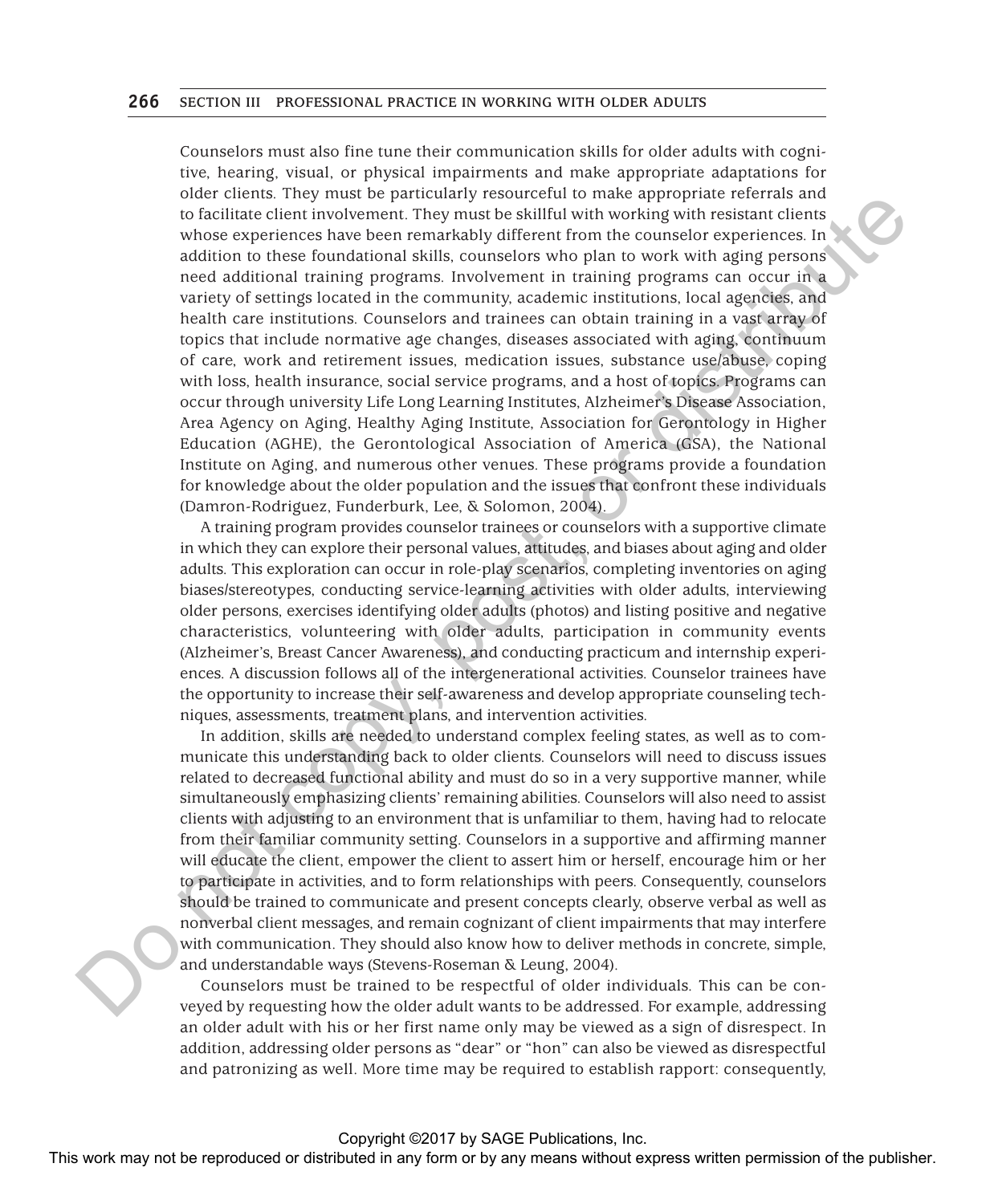more patience is required of counselors in building the relationship and throughout the counseling endeavors.

Counselors working with older clients are encouraged to develop skills specific to older clients. The establishment of the therapeutic relationship cannot be overstated, because this relationship is the foundation necessary for any future treatment options.

## **Attitudes and Values**

There are basic attitudes and values that counselors should be encouraged to examine and challenge (van Zuilen, Rubert, & Silverman, 2001). Positive attitude and respect for older persons is essential. First, counselor-training programs should provide time and space for students to examine their values involving the rights of older clients to develop and work toward their own treatment goals. Valuing older persons as individuals who continue to make positive contributions in society and within their families and communities is central in the counseling process with older clients. Appreciation of a wellness orientation that emphasizes healthy lifestyle and behaviors to prevent the occurrence of a disorder or to minimize the negative impact of a disease is extremely useful when working with older clients. A strengthsoriented perspective that values the strengths brought to the counseling relationship enhances potential coping when confronted with a variety of stressful situations. Also, students need to value life span growth and development, acknowledge many ways to grow old in society, and value the heterogeneity of the older population and their experiences. This examination and challenge of attitudes and values can be accomplished through self-examination, identification of the origin of these values and beliefs (family, community association), and increased opportunities for interaction (senior centers, retirement villages, nursing homes). Second, a gerontological education should teach students that older clients do not attend counseling only to come to terms with life and death. They may have other, more pertinent concerns to be dealt with. Students need to demonstrate a positive attitude and appreciation for the lifetime of experiences. Older adults are keenly aware of their mortality, and students need to appreciate their desire for creative expression, inclusion, and need to be productive and valued in later life. Third, students should be encouraged to examine their roles as gerontological counselors. That is, counselors should learn not to play the role of the client's supportive network. Rather, they should serve as someone who helps, and provides resources to the client to develop another, more appropriate, supportive community. Providing support is important throughout the therapeutic relationship. However, a counselor needs to promote independence and to do this, providing resources and ways to access resources in the community is essential. The therapeutic relationship will be brought to closure at some point; therefore, it is incumbent upon counselors to encourage development of a supportive network in the community that will be the client's support system. Chonoration of the any means of the publisher may not be reproduced or the publisher.<br>The reproduced or distributed in any form or by any form or by any form or by any means when the reproduced or the publisher. These are

## **Multicultural Issues in Counseling Older Adults**

Older adults represent a rapidly growing and diverse subgroup of the American population. One-fifth of older adults are currently members of racial or ethnic minority groups (8% African-American, 7% Hispanic/Latino, 3% Asian, and 1% American Indians, Native Hawaiian, or pacific Islander) (U.S. Census Bureau, 2011), and it is projected that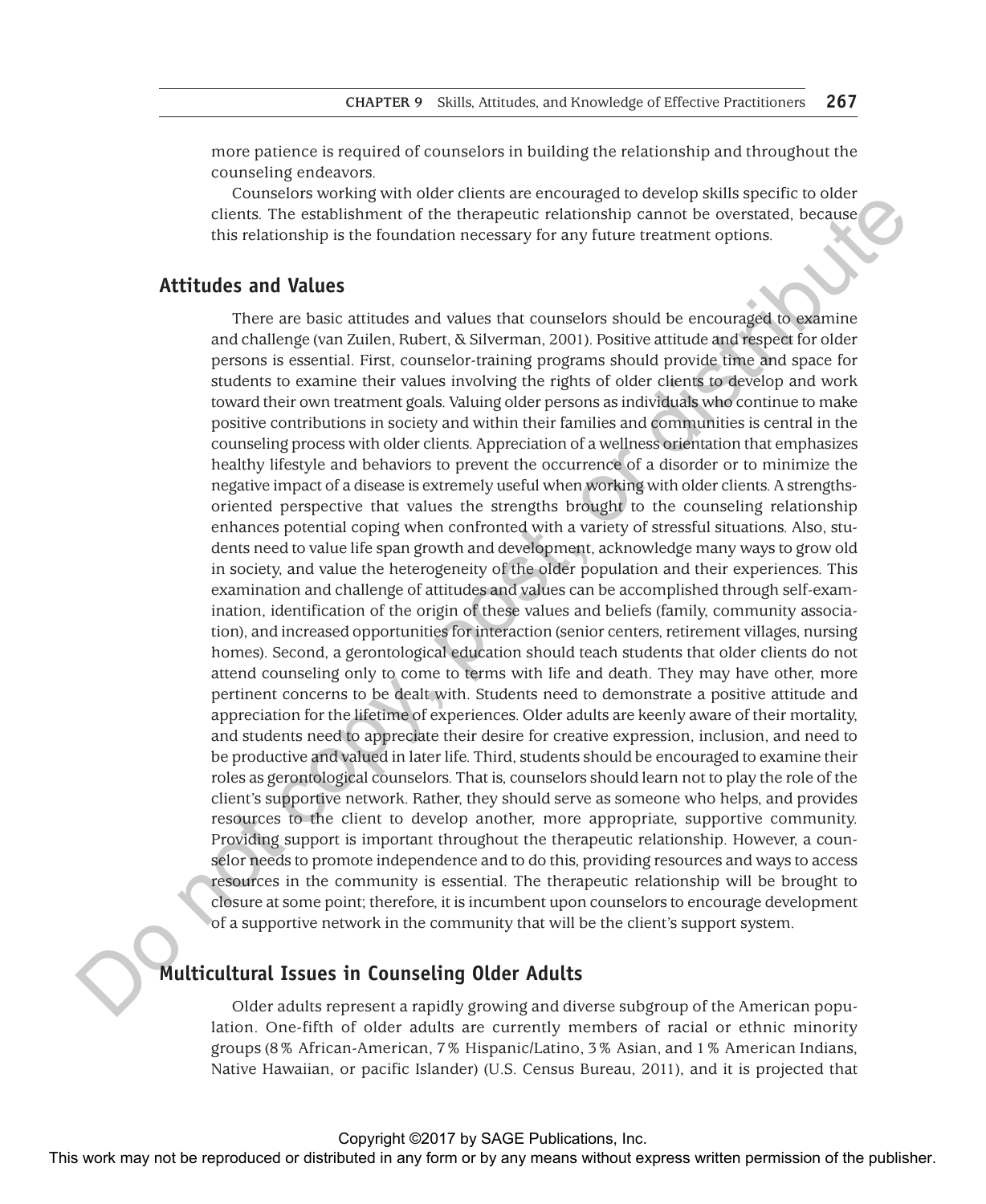40% of the older adult population will be members of racial or ethnic minority groups by 2050 (U.S. Census Bureau, 2012). In addition, older adults may be representative of sexual minorities and identified as lesbian, gay, bisexual, or transgender (LGBT) and also underrepresented in the mental health system that minimizes the exposure of professional counselors to this population. This results in the lack of general knowledge regarding older LGBT individuals and lack of preparation to provide professional services for them (Mabey, 2011). Professional counselors are urged to celebrate the diversity that exists within the heterogeneous older adult population and increase exposure to familiarize and become comfortable addressing a myriad of issues in multicultural counseling sessions. Issues of identity, discrimination, stigmatization, lack of support, sexuality, and harassment may be brought to the therapeutic encounter, which may pose a challenge to professional counselors who lack the preparation and sensitivity to address these issues.

Although the importance of multicultural competence is supported in preparatory and ethical standards, current pedagogical practices may be ineffective as graduates of counseling programs frequently report feeling unprepared to effectively work with culturally diverse clients (Bidell, 2005; McBride & Hays, 2012; Rock, Carlson, & McGeorge, 2010). Therefore, counselor educators need to consider how to more effectively meet the challenge and responsibility of cultivating cultural competence for counselor trainees by focusing on increasing skill development (Dickson & Jepsen, 2007; Hays, 2008). Counselors and counselors-in-training must continually engage in learning both in the classroom and outside of the classroom. It is impossible to know everything necessary regarding all cultures and the aging experience; therefore, continued education must occur informally and formally.

Multicultural issues that are common when counseling older adults include issues of chronological age (65–74, 75–84, 85+), ageism, workplace discrimination, double jeopardy (discrimination based on being old and female), triple jeopardy (discrimination based on being old, female, and a member of a minority group), discrimination based on sexual identity (LGBT), society's undervaluing cognitive and functional abilities based on age, socioeconomic issues (poverty, insurance status), cohort differences (Depression era, Recession era), and age gaps (younger counselors with older clients).

Counselors need to be aware of the lifetime of experiences that have shaped the worldviews of their older clients and the timeframe in which they were born. For example, persons born during the Depression grew up during a time of limited resources, a strong work ethic, and a belief in keeping matters within the family. However, the baby boom generation has grown up during a period of prosperity, traveled excessively, have limited savings, and experienced the Great Recession. Counselors must remain aware of the struggles experienced by women, minorities, and persons who do not identify themselves as heterosexuals. These groups have experienced racism, harassment, and social isolation and alienation in many sectors of society (work, education, employment, health care). Counselors must remember that chronological age is a determining factor in our society and may work against older persons. For example, older persons (65+) are encouraged to retire in spite of their ability to continue on their jobs. Older persons are negatively stereotyped as unproductive, lacking motivation, and unintelligent, which influences their interactions and relationships with others. Religious and political affiliation also influences the behavior of older clients. The identified issues are just a few of the issues counselors must be aware of in counseling older clients. The control of the repression or between the representation of the representation of the reproduced or distributed in any form or by any form or by any form or by any form or by any form or by any form or by any form or by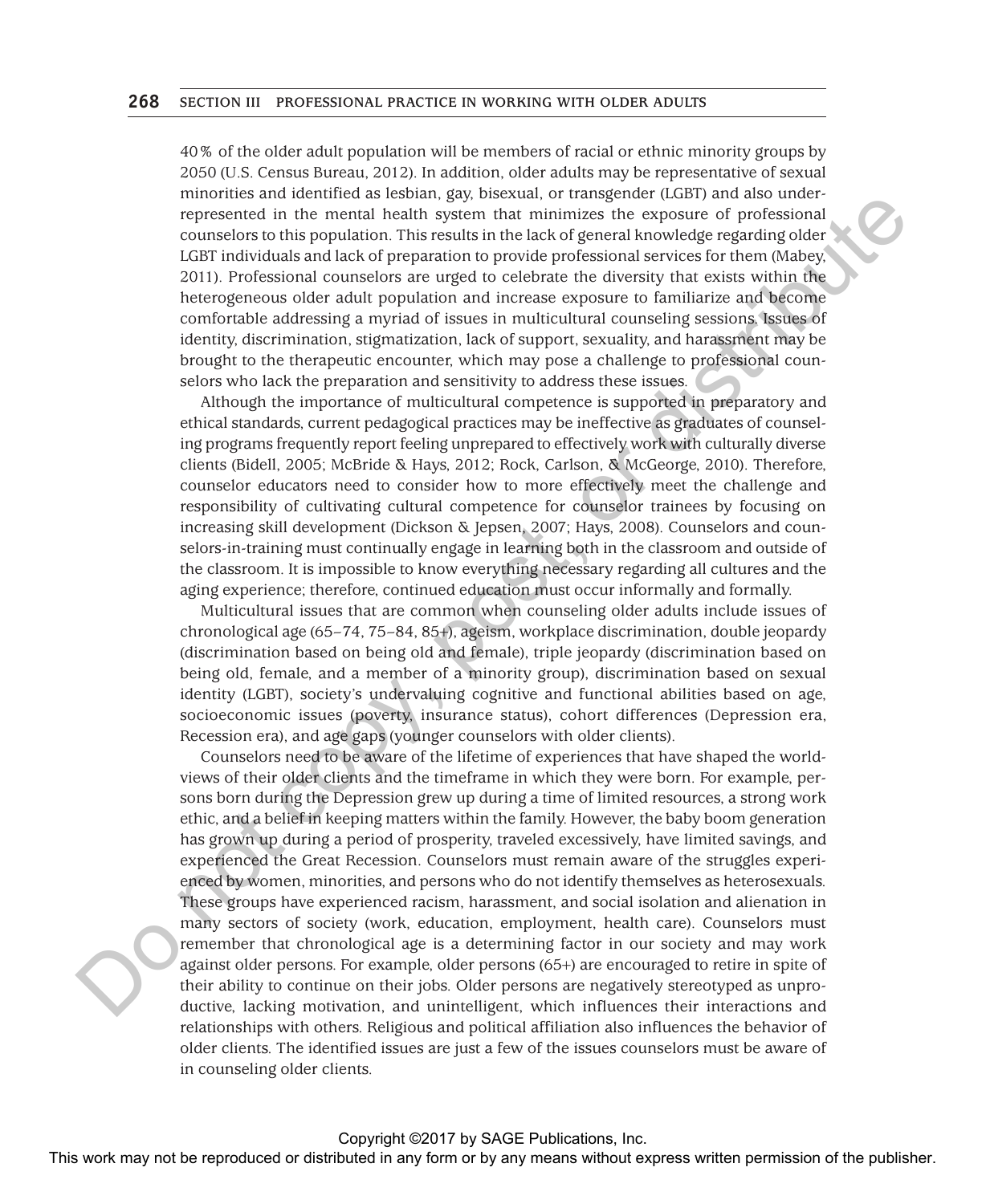Counselors are faced with an increased challenge to find ways to relate to diverse clients and build strong therapeutic alliances (Owen, Tao, Leach, & Rodolfa, 2011). While it is not feasible for counselors to understand the idiosyncrasies of every culture, it is possible to increase attention to cultural and contextual factors when building the therapeutic alliance (Vasquez, 2007). Successful counseling must include empathic relationships that are culturally sensitive in nature and that employ techniques grounded in mutual empathy (Duffey & Somody, 2011).

Counselors need to address the significance of contextual factors (e.g., socioeconomic status, education, literacy) that may be related to client distress (Comstock et al., 2008). When these factors are overlooked, the counselor and client are at increased risk for perpetuating cultural misunderstandings and negative attitudes toward counseling (Harting, Rosen, Walker, & Jordan, 2004). Failing to attend to contextual factors may lead to disconnection, feelings of being misunderstood, and potential for weakening the therapeutic alliance, which increases the likelihood for treatment withdrawal (Duffey  $\&$  Somody, 2011). By encouraging counselors and counselors-in-training to pay increased attention to contextual factors and relationships that may be impacting the client, counselors and trainees may gain more insight and ability to empathize with their clients (Comstock, 2005; West, 2005). Acknowledging external relationships and contextual factors may encourage clients to be more engaged in the counseling process, which helps to reinforce the therapeutic alliance (West, 2005).

Counselors and trainees need to increase their knowledge of the cultural and environmental histories of their clients, which gives them an informed view of their older client. Understanding their worldview can be achieved through focused, open-ended questioning combined with significant relationships and power structures (Rodriguez & Walls, 2000). It is also important for practitioners to understand how their multicultural makeup (e.g., race, gender, age) may have a bearing on the counseling relationship due to the client's experiences with these factors outside of counseling, as cultural mistrust has been identified as a barrier to treatment in minority clients (Duncan & Johnson, 2007). Counselors need to pay attention to culturally relevant systemic issues that may affect client functioning, creating constant disconnection due to an effort to assimilate into majority culture (Jordan, 2008). It is important for counselors to be aware of how their role as the counselor and the hierarchal nature of the counselor–client relationship may affect the therapeutic alliance. Through the development of the relationship, clients and counselors work to decrease the hierarchal nature of the relationship. The counter or the constrained or the reproduced or the reproduced or the reproduced or the reproduced or the publisher. The reproduced in the reproduced in the results were also the counter of the publisher. Since the pub

Counselors must develop mutual empathy, which requires the counselor to allow themselves to be affected by the client because detachment may interfere with therapeutic healing (Duffey & Somody, 2011). Mutual empathy is demonstrated by continuing checking in with the client through empathic exchange, enabling the counselor to better understand the client's worldviews and inviting the client to react to the mutual exchange. The act of mutual empathy can create a more meaningful relationship by encouraging both client and counselor to fully participate in the exchange and feel the impact that each participant has on the other (Freedburg, 2007).

Counselors and counselors-in-training must engage in continued education regarding multicultural issues that impact their older clients. They must obtain the necessary cultural knowledge of the population they are assisting, increase awareness and examine their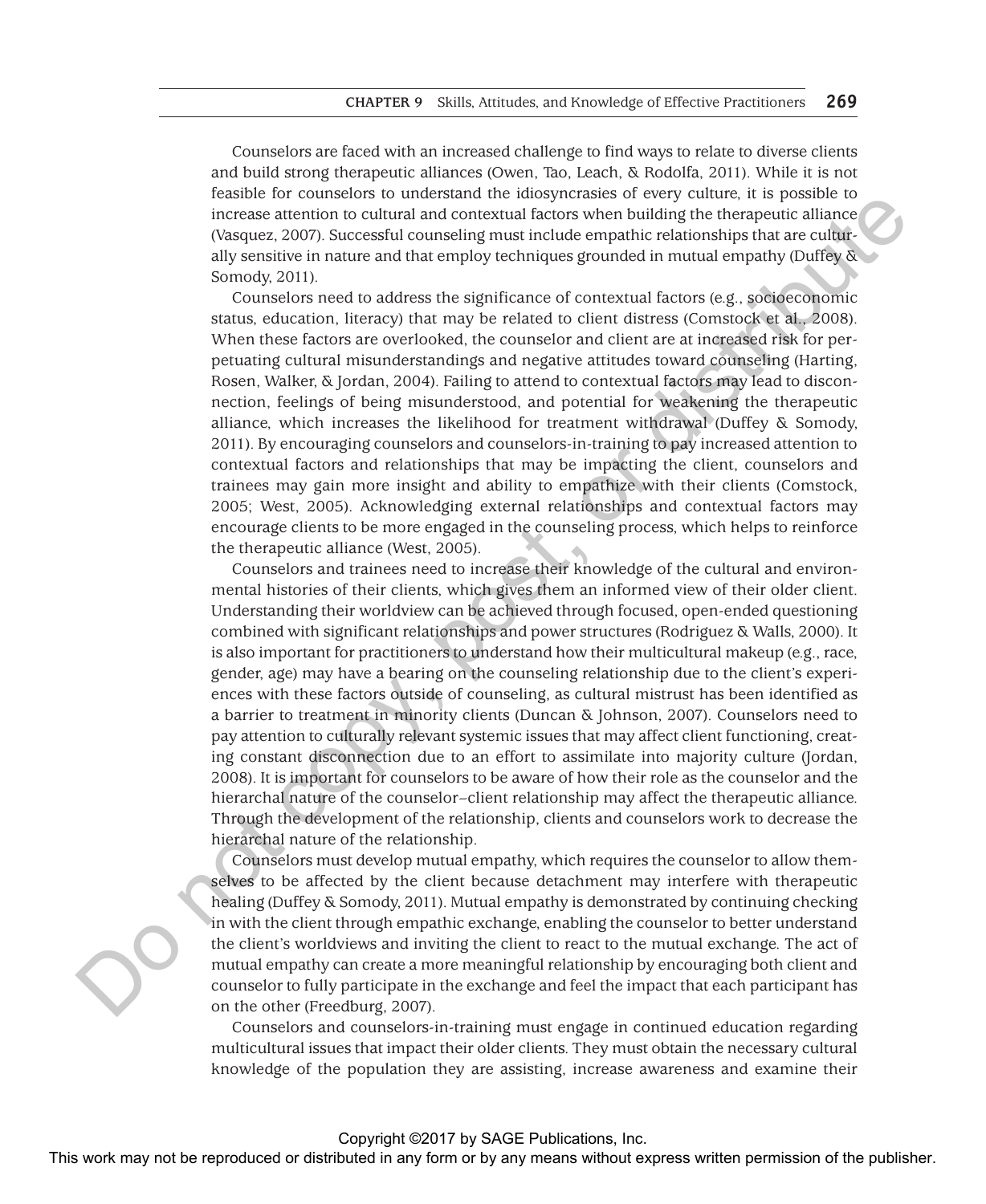personal biases and the biases held by their older clients, and appreciate the appropriateness of referral to more culturally competent and experienced practitioners. Counselors must also access experiences to increase their knowledge of multicultural issues through engagement in a mentoring program, involvement in minority and aging sponsored events, attending training sessions on multicultural development, and attendance at conferences focusing on multicultural issues.

Race, ethnicity, gender, and socioeconomic class are determining factors in every segment of American life, including how we age. For example, the aging poor find themselves at a disadvantage with regard to health care and housing. The elderly, as a group, encounter barriers to receiving counseling services. Not surprisingly, there is a correlation between having insurance and using mental health services (Myers & Harper, 2004). An age gap may exist between older clients and younger counselors, which may impede the development of a therapeutic relationship. Older clients may not feel the counselor has the ability to appreciate their long-lived experiences. Additionally, while race should not be a factor that influences the therapeutic relationship, it will have an impact if the client is a member of a minority group (persons of color, women, LGBT). Persons in the minority group may feel a disconnect due to the fact that the counselor may not be able to relate to their experiences of harassment, discrimination, and exclusion. Being old is also a culture of its own. Within that culture, people who are old and healthy live in a different world than those who are old and have a disability. It is helpful to distinguish between two broad categories: the young-old and the old-old, who are different from each other not so much by chronology as by health and self-sufficiency. Counselors need to have a working knowledge of the chronic illnesses and disabilities to which the old-old are especially subject. This work may not be reproduced or distributed in any form or by any means with the reproduced or distributed in any form or by any means with the reproduced in the counterparticular states with the publisher or any form o

Guided Practice Exercise 9.1 engages the future counselor in an examination of characteristics of a culturally competent counselor and self-examination to improve counseling skills in working with multicultural groups.

# Guided Practice Exercise 9.1

List the characteristics of a culturally skilled counselor. Now, conduct research on a culturally competent counselor. Compare your list of characteristics to the information obtained from your research. Which characteristics do you possess? What areas do you need to work on to become a more skilled multicultural counselor? What strategies or experiences do you need to increase your skills in this area of counseling? Share your findings with your peers and/or supervisors.

# **Ethical Issues and Older Persons**

It is important to realize that no set of ethical standards can cover every situation that may arise. If counselors are to make appropriate ethical decisions regarding the treatment of older adults, it is important for them to be familiar with models for ethical decision making, specifically, principle ethics and virtue ethics.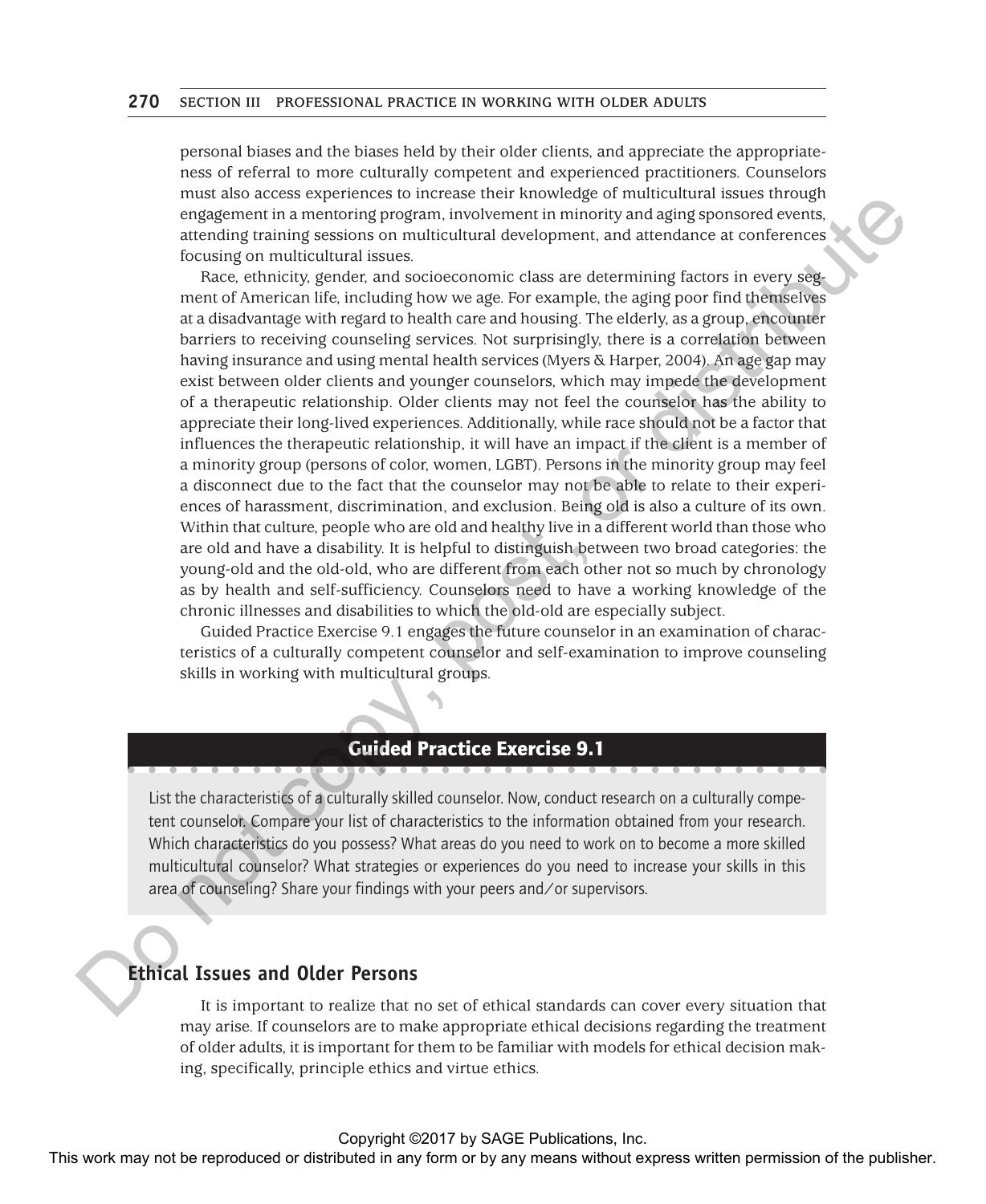#### **Principle Ethics**

Principle ethics guide decision making and include fidelity, autonomy, and beneficence. Fidelity is the ethical principle that addresses the quality of the relationship between the counselor and the client. It implies that essential elements of the counseling relationship include trust and loyalty. The second principle, autonomy, refers to the right of older adults to make their own choices and decisions regarding matters that affect their lives. This principle implies that counselors must respect their clients' choices and not attempt to force their own values on the client. It further implies that counselors should always seek input on decisions that affect the client, even when the client may have impairment (Myers & Schwiebert, 1996).

Finally, the concept of beneficence dictates that the counselors prevent harm and work toward positive outcomes for the client. Although it is often difficult to ascertain which solution is ultimately most likely to benefit the client, it is incumbent on the counselor to continually strive to keep the client's best interest in the forefront as decisions are evaluated (Myers & Schwiebert, 1996). An example of principle ethics in working with older clients would be for the counselor to encourage independent decision making when the older client must relocate to a new environment. The counselor may present resources and examine the appropriateness of the different environments; however, encourage the client to arrive at his or her decision with minimal counselor input. terms. This is the related or the publishes in any form of the counts this publishes the relationship including the relation or between the publishes of distribution that the relationship including the relationship in a c

Guided Practice Exercise 9.2 demonstrates principle ethics of fidelity, autonomy, and beneficence, which if not handled appropriately, may be considered violations of ethical code.

# Guided Practice Exercise 9.2

Imagine a group in interaction consisting of the counselor, older adult, and family members. The family has raised the issue that they do not feel their mother should remain in her home because her neighborhood has declined in recent years. As the counselor, is it your obligation to the older client or to the family members? Do you agree or disagree with the family's decision? What additional information do you need to position yourself to make a decision? Is your role to advocate for your older client (who wants to remain independent) or succumb to the desires of the adult children? How would you handle this situation? What ethical principles are you confronted with?

## **Virtue Ethics**

In addition to models of principle ethics, virtue ethics must be considered. Virtue ethics complement models of principle ethics and focus on character traits and nonobligatory ideals that facilitate the development of ethical individuals. Virtue ethics address how an individual chooses which issue principles to apply to a situation and which principles to follow when two or more principles are in conflict. Virtue ethics address the process by which the individual makes this choice based on his or her own morals and values (Meara, Schmidt, & Day, 1996).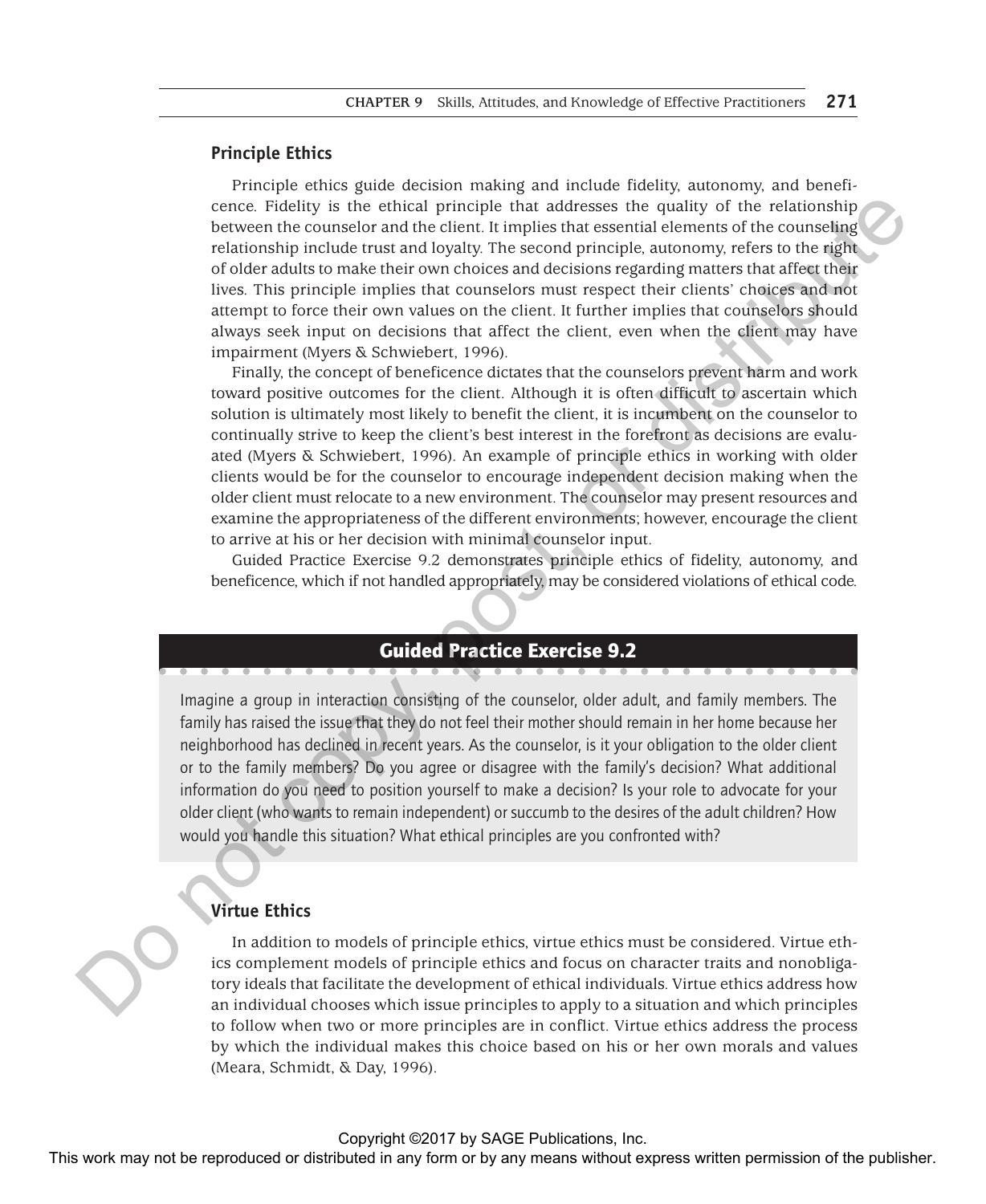Many older persons are particularly concerned with protecting their rights to privacy. Many are not used to openly discussing sexual behavior, financial problems, and personal inadequacies. In fact, they may consider such talk as inappropriate and embarrassing. Counselors should be trained to work delicately with older persons on such issues, while encouraging the client to talk freely in an environment that is understood to be confidential (Pangman & Sequire, 2000). Having the skills to discuss with the client, values, needs, and fears associated with delicate issues might also be appropriate.

Counselors must also receive training in working with older persons, but also with their family members because they live within a family system. Ethical issues that may arise with older clients might include the decision to place an older client into a nursing home, need to involuntarily commit an older family member into an acute psychiatric facility, obtaining guardianship over their older family member, and many other areas. Counselors working with their older clients and family members will be challenged to provide sensitivity and objectivity simultaneously while remaining focused on what is viewed appropriate for their client. There may exist times when the counselor working with their older client must advocate on behalf of their client, which may produce tension with other family members.

Principle ethics of fidelity, autonomy, and beneficence and virtue ethics guide ethical decision making in the counseling of older adults. Counselors are to be aware of ethical principles and work diligently to adhere to them to avoid violations.

## **Supervision and Consultation**

After obtaining the competencies needed to work with older adults, it is beneficial to professionals to continue growing and learning in their practice. This can be accomplished using supervision and consultation. Supervision is the process of helping both beginning and experienced therapists examine their own clinical and counseling work. Supervision is also a teaching process that is critical to the counselor and therapist development. By consulting with a supervisor or peers, counselors can learn about what they are doing right in work with clients, their developmental blind spots, and their options for further growth and development.

Therapists or counselors who are just starting out will benefit from supervision by professionals in their practice setting and in their college practicum. Those who are advanced in the profession can benefit from peer consultation and supervision from a master therapist or from someone with a different perspective. This process allows all members of the helping professions to learn about the complexities of helping. The most proficient and forward-looking counseling centers, clinics, and agencies incorporate supervision and feedback on clinical interviewing as a matter of course. If students are in agencies which do not provide supervision, then students need to obtain supervision from knowledgeable practitioners in the field, consult with former professors, and attend supervision training sessions within counseling associations. Those counselors or institutions not actively seeking such growth experiences inevitably limit their range as helpers. The rest is the repression of the repression of the repression of the publisher and any form or by an any form or by an any form or by any means with the complete in the contributed in the contributed in the contributed i

Beginning therapists and counselors are motivated to seek out consultation with peers, often forming peer supervision groups on their own. There exists a small, but growing number of helping professionals interested in working with older adults. While they are more numerous in different fields (social work, physical therapy, occupational therapy),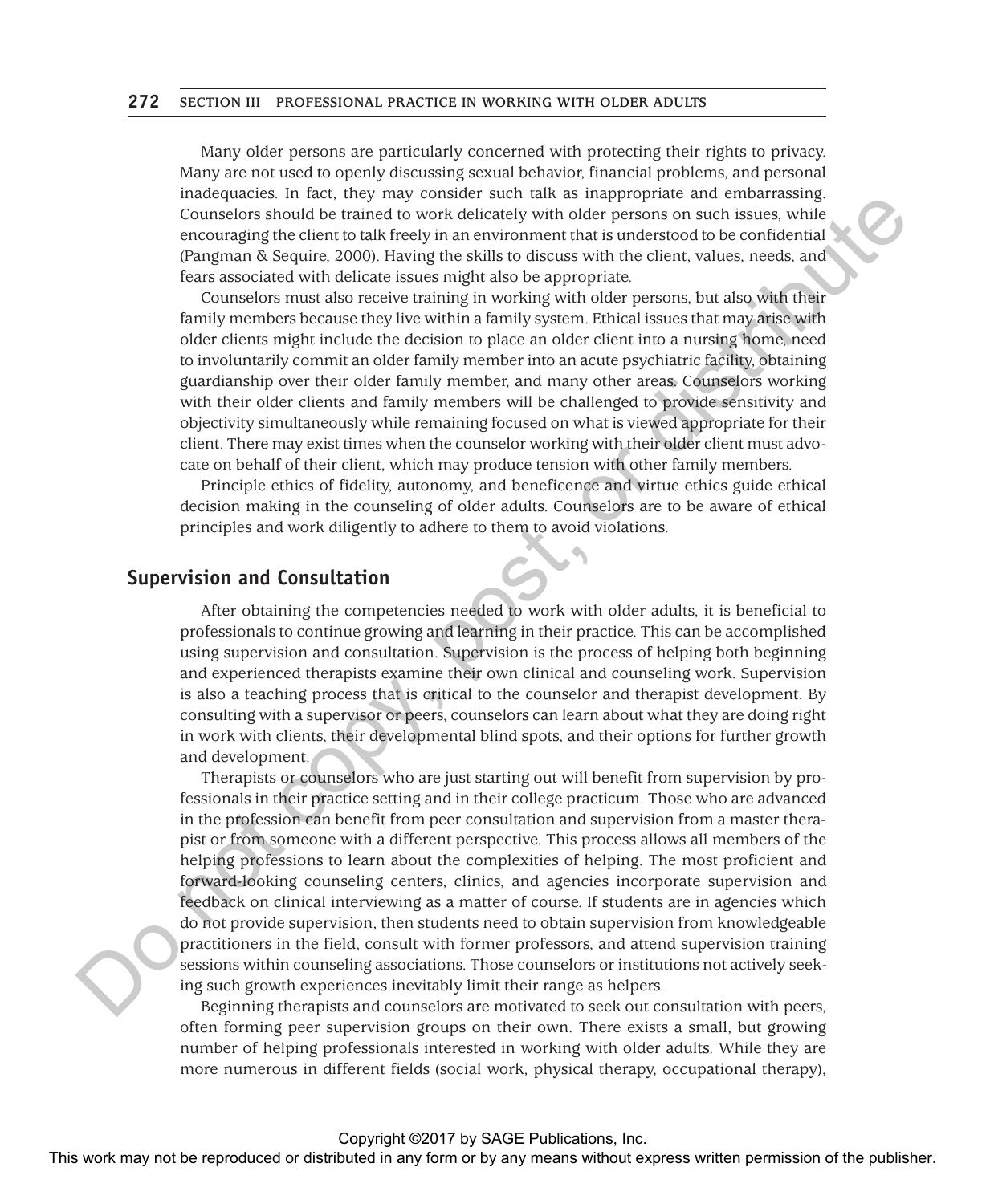they are a small group in the counseling field. Therefore, it may be challenging to locate peers to engage in peer supervision. Some counselors working with a different population (i.e., adult) may choose to access courses to familiarize themselves. They learn through their clients as they age. The Mental Health Counseling Association, American Counseling Association and American Psychological Association are resources, as well as gerontological organizations. One of the most important benefits of a training program is such peer learning. After training, counselors in the work setting often find themselves supervising the work of colleagues and training community volunteers and new students.

Guided Practice Exercise 9.3 gives the counselor-in-training the opportunity to gain feedback from supervisory personnel to improve effectiveness with their older client.

## Guided Practice Exercise 9.3

Conduct a 30-minute interviewing session with an older person. Obtain permission to record audio and/or video of this practice session. The goal of this session is to give your client the opportunity to discuss major life transitions while demonstrating attending, active listening, summarizing, and time management skills. Once completed, playback the recording and obtain feedback from your supervisor.

Consultation on a variety of issues related to older clients may occur in a variety of ways. Counselors working with older clients may be working with healthy older clients experiencing a crisis or unanticipated transition or working with older clients who are experiencing chronic mental health issues. These clients may reside at home, in retirement communities, assisted living facilities, or nursing homes or reside with family members. Older clients may be gainfully employed in careers that are rewarding and satisfying or in employment situations where they are facing discrimination due to their age. Therefore, based on the circumstances which the older client may be experiencing, the consultation services will vary. For example, the professional counselor may be contacted to provide group programming for older clients in a nursing home. The counselor may be called upon to provide a psychoeducational lecture series on a mental health topic. The counselor may be consulted by an employer to provide strategies to retain and increase their older adult workforce. A counselor may be called upon to participate in treatment planning meetings (with the consent of their older client) to provide input to better prepare their older client to transition from one environment to another (i.e., from nursing home to assisted living environment). The results work may not be reproduced or the results with the results were reproduced to the results with the results were reproduced to the results of the results of the results of the publisher. This was not be a propo

# **STRATEGIES TO USE IN COUNSELING OLDER ADULTS**

The following section will examine the needs and services for older persons, client empowerment, impairment and adaptations, living arrangements, developmental crises or transitions,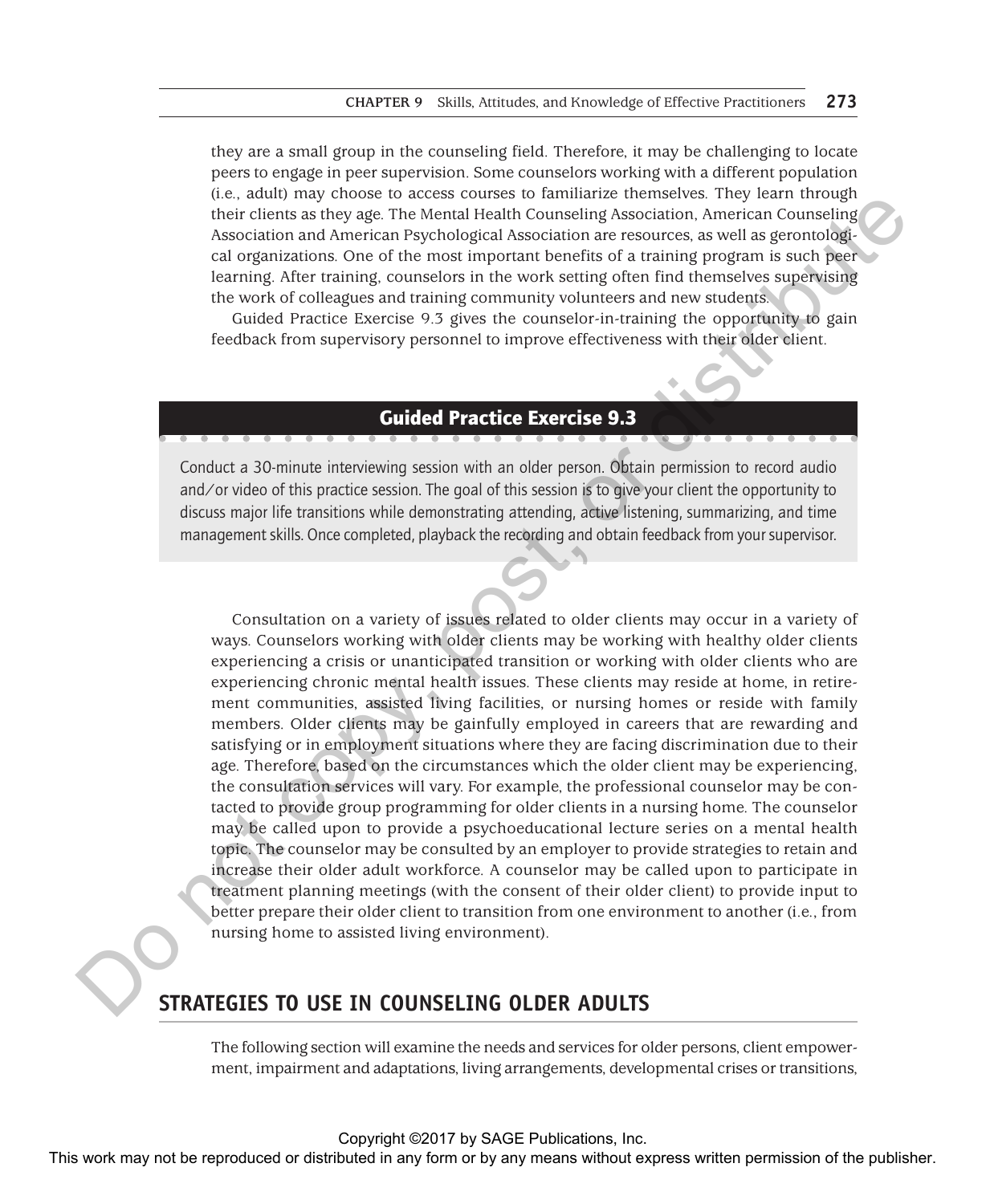#### **274 Section III PROFESSIONAL PRACTICE IN WORKING WITH OLDER ADULTS**

and resources. An examination of these areas that affect older adults is very important in preparing clients to work effectively with this population.

## **Needs and Services for Older Persons**

Before discussing the strategies that are typically used in counseling older adults, it is necessary to understand the resources and services that are made available to this group. Many community-based services were established with the Older Americans Act, which was passed in 1965 and amended in 2000.

The act provides for an adequate income in retirement in accordance with the American standard of living and the best possible physical and mental health that science can make available, without regard to economic status. It also places priority on obtaining and maintaining suitable housing that is independently selected, designed, and located with reference to special needs and available at costs that older citizens can afford. The act emphasizes a full array of restorative services for those who require institutional care and a comprehensive selection of community-based, long-term-care services adequate to appropriately sustain older people in their communities and in their homes, including supporting family members and other persons providing voluntary care to older individuals needing longterm-care services (U.S. Code, 2003).

The Older Americans Act also outlines the significance of the opportunity for employment with no discriminatory personnel practices because of age; retirement in health, honor, and dignity; and participation in and contribution to meaningful activity within the widest range of civic, cultural, education and training, and recreational opportunities. Priority is given to efficient community services, including access to low-cost transportation, which provide choices in supported living arrangements and social assistance that are readily available when needed, with an emphasis on maintaining a continuum of care for vulnerable older individuals. Immediate benefit from proven research that can sustain and improve health and happiness is also a component of the act. Finally, the Older Americans Act addresses freedom, independence, and the free exercise of individual initiative in planning and managing his or her own life; full participation in the planning and operation of community-based services and programs provided for his or her benefit; and protection against abuse, neglect, and exploitation (U.S. Code, 2003). Needs and Services for Older Persons<br>
recreasing the strating estate and are represented in a meaning-based are removed in any containing-based are relationship with the Gost Architecture<br>
with propositions of the publish

Numerous services are available as resources for older adults. These resources allow clients to maintain their independence within their local communities and enhances their quality of life.

## **Client Empowerment**

Counselors need to believe that older adults are capable of growth and change as they encounter the challenges associated with aging and in life. Counselors must also believe that clients want and need to be active participants in decision making in all aspects of their care. Client empowerment involves several dimensions: active participation, problem solving, acceptance and responsibility for self-care, informed change, client competency, and perceived control over their health and life. Active participation is essential to client empowerment, and the client must be willing to assume responsibility and participate in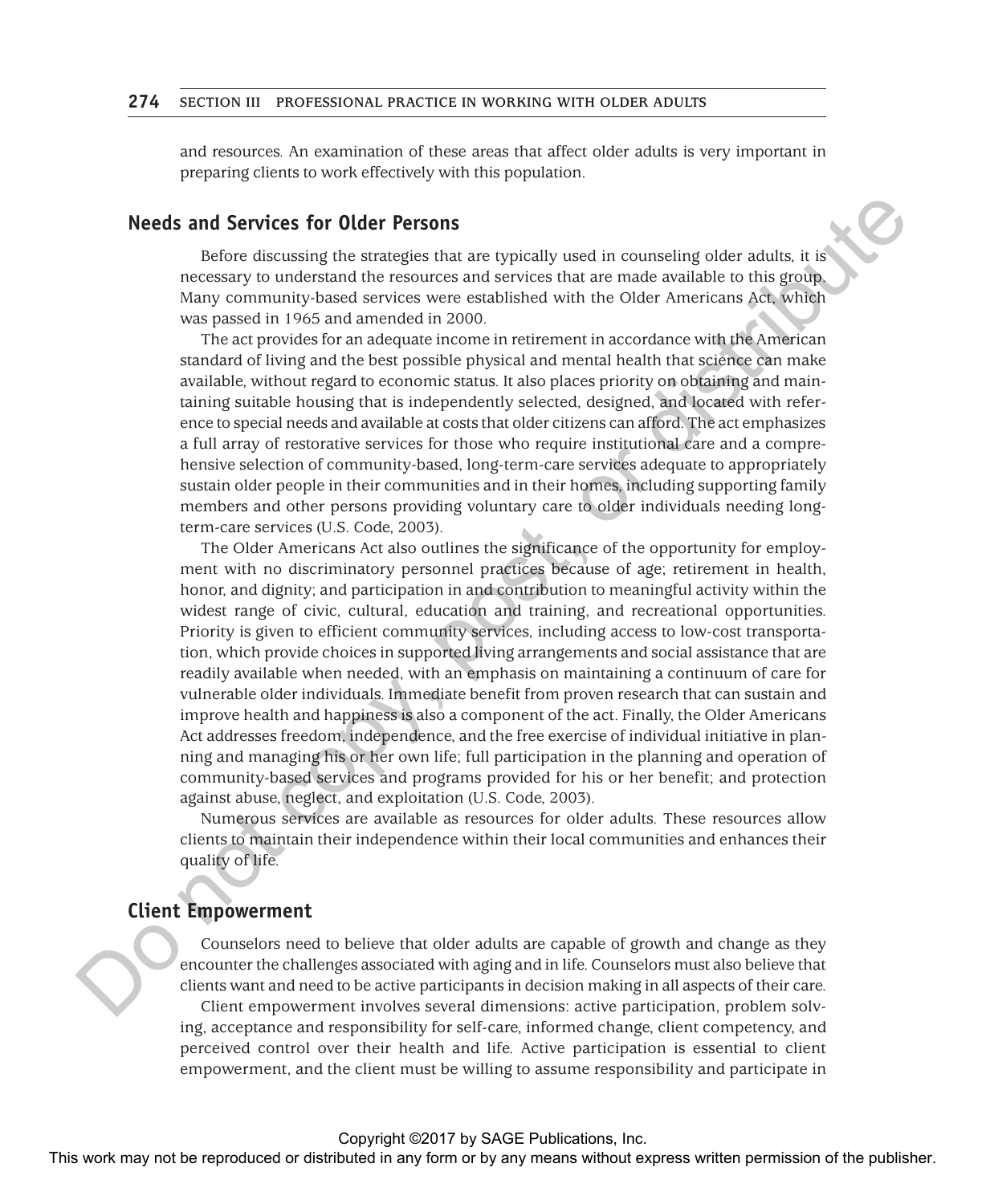goal setting and decision making (Tveiten & Meyer, 2009). Empowerment also involves the client in problem formulation, decision making, and action (Tengland, 2007). Critical thinking and informed decision making about self-care and his or her health is related to empowerment (Anderson & Funnell, 2010). The outcome of empowerment is change in client's performance (Hsueh & Yeh, 2006). Client empowerment is associated with awareness of one's developmental strengths and abilities, evidenced by asserting personal control, feeling more powerful, increased self-esteem and self-worth, inner confidence, enhanced well-being and self-capacity (Shearer, 2007). Finally, client empowerment is a process that enables clients to gain more control over the diverse aspects of his or her life (Lord & Hutchison, 1993). The repression or the repression or the repression of the representation or distributed in any form or the representation of the representation of the representation of the representation of the publisher. We are distribut

"Clients create change, not helpers" (Glicken, 2004, p. 5). The role of the counselor is to facilitate the client empowerment process using a strengths-oriented perspective; counselors will assist clients in identifying his or her strengths, resources, and goals. Counselsors will also connect clients with personal and community resources to achieve his or her goals. Counselors will also coordinate this process, if necessary.

Examples of client empowerment are assisting clients secure support from family and friends when they have difficult decisions to make (i.e., retirement, relocation to supervised setting). Counselors can also support clients in overcoming their dependence on alcohol, drugs, and/or medications by drawing on their inner strength, faith, and previous coping abilities used in different situations. Clients have overcome numerous challenges in their lives and counselors will draw upon previous coping mechanisms and problem-solving skills to facilitate client empowerment.

Empowering clients to take responsibility for their behavior and involvement in changing maladaptive behaviors is an enlightening process of exploration. Client empowerment is a process that ultimately changes client behavior, which enables the client to engage more fully in all aspects of life.

Empowerment is an important strategy that professionals may need to implement with their clients. Fighting the negative attitudes of society toward the aging process may take a toll on older adults. Such negativity may affect not only elders' feelings of self-worth, but also their lifestyles. Counselors may find it necessary to help some older clients distinguish between the myths or stereotypes and the actual realities of aging. Counselors should develop sensitivity to their own needs and aging process. Consequently, a process around deconstructing such myths should take place within counselor education.

Guided Practice Exercise 9.4 provides a role play that illustrates negative perceptions of aging and how to empower clients to refute negative societal messages.

# Guided Practice Exercise 9.4

Engage in a role-play scenario. Person A plays the older client and Person B plays the counselor interviewing the client. The older client expresses disgust with the negative perceptions, ageism, and negative comments made to him or her on a regular basis. The counselor is to convince the client of the positive aspects of aging and empower him or her to be assertive when confronted with negative interactions.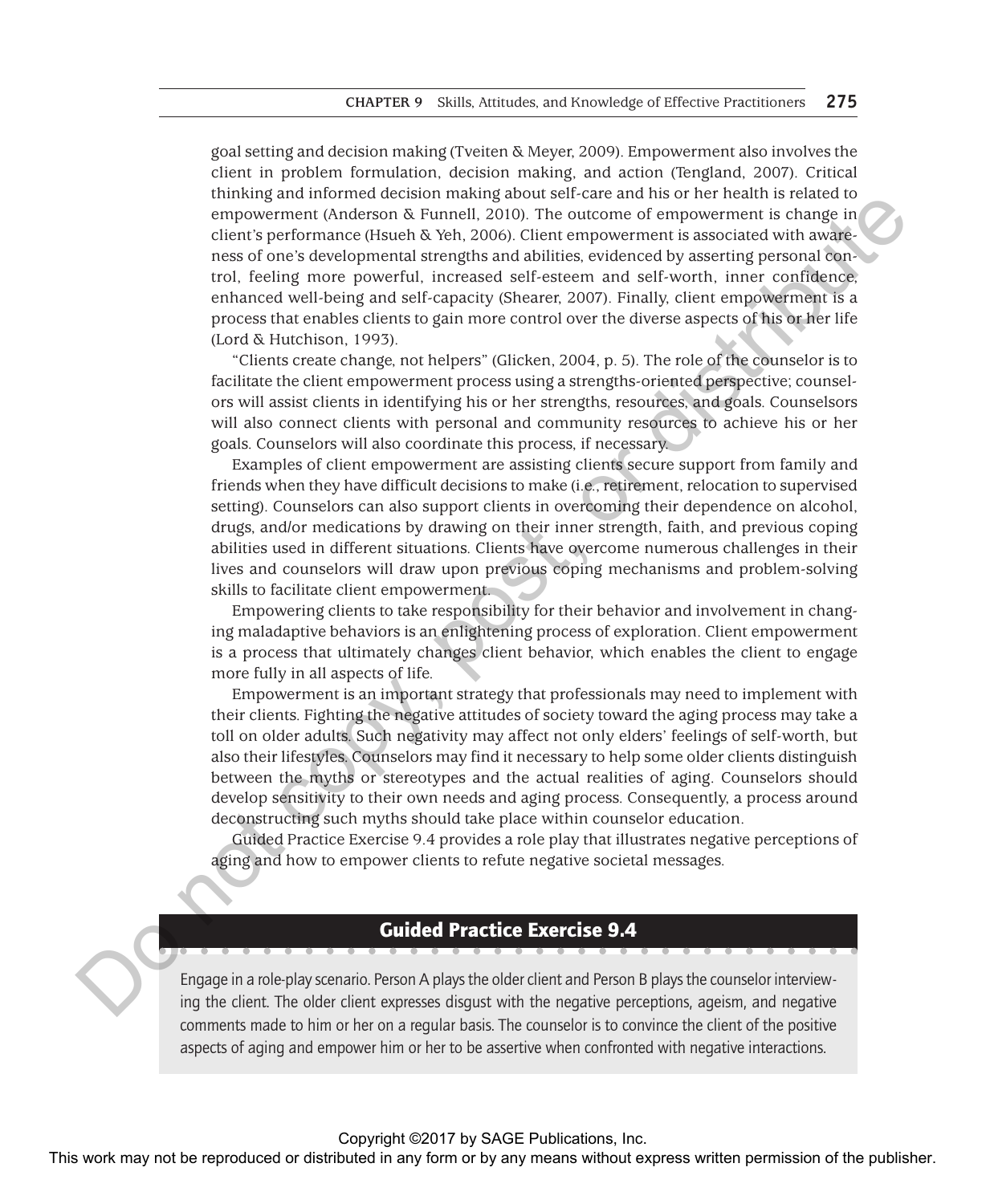## **Impairment and Adaptations**

There is considerable variation in the aging process, and individual differences must be understood and respected (Serby  $\& Yu$ , 2003). That is, there are differences between counseling the young and the old. To varying degrees, aging may bring on significant physical changes such as sight, hearing, and memory loss. In such cases, students should be trained to face the client directly, sit close, and speak especially clearly. The counselor should observe how well the older persons can process and digest information. In addition, slower, more distinct, and briefer comments may be necessary. Furthermore, counselors should be trained to note differences between sensory impairments and cognitive deficits (Knight, 2004).

Guided Practice Exercise 9.5 provides the opportunity to conduct a gerontological assessment and modify its use for older clients, while attending to the changes due to aging. The gerontological assessment is a comprehensive assessment of client functioning. There exists specific assessments normed for older adults, and these assessments are administered early in the counseling process. An extensive listing of various assessments is illustrated in Chapter 10. Due to client cognitive and/or physical abilities, modifications may be required.

# Guided Practice Exercise 9.5

A comprehensive gerontological assessment provides valuable information that help you better understand and work therapeutically with an older client. This type of assessment is time-consuming and may be exhausting for some older clients. What modifications would you make to complete this assessment with your older clients?

Counselors who choose to work with the elderly population will likely be presented with a plethora of issues outside of that which brought the client initially into treatment. Due to the age of the client, the counselor will need to be aware not only of mental and emotional conditions, but also those which may be of physical concern. Additionally, issues related to cognition may make the therapeutic process more challenging.

There are two main forms of cognition: crystallized and fluid intelligence. Crystallized intelligence is one area of cognition that is often found to increase with age and is defined as the ability to use knowledge that was once acquired earlier in life on later occasions (Vander Zanden, Crandell, & Crandell, 2007). Also one's knowledge base not only remains intact but also continues to grow throughout most of adulthood, only to start declining after age 65 (Cavanaugh & Blanchard-Fields, 2006). A second area of cognition is classified as fluid intelligence and is defined as reasoning ability and a skill not dependent on experience and this tends to peak in young adulthood, only beginning to decline if not regularly used and practiced (Cavanaugh & Blanchard-Fields, 2006). The older client may have difficulty processing new concepts, and as a result, the counselor will have to exhibit more patience and understanding when counseling this population. material and the represented or the representation of the results are an different in the results and the results in a sight. In any interval constraints a may have shown in the sight harmon can be reproduced by the const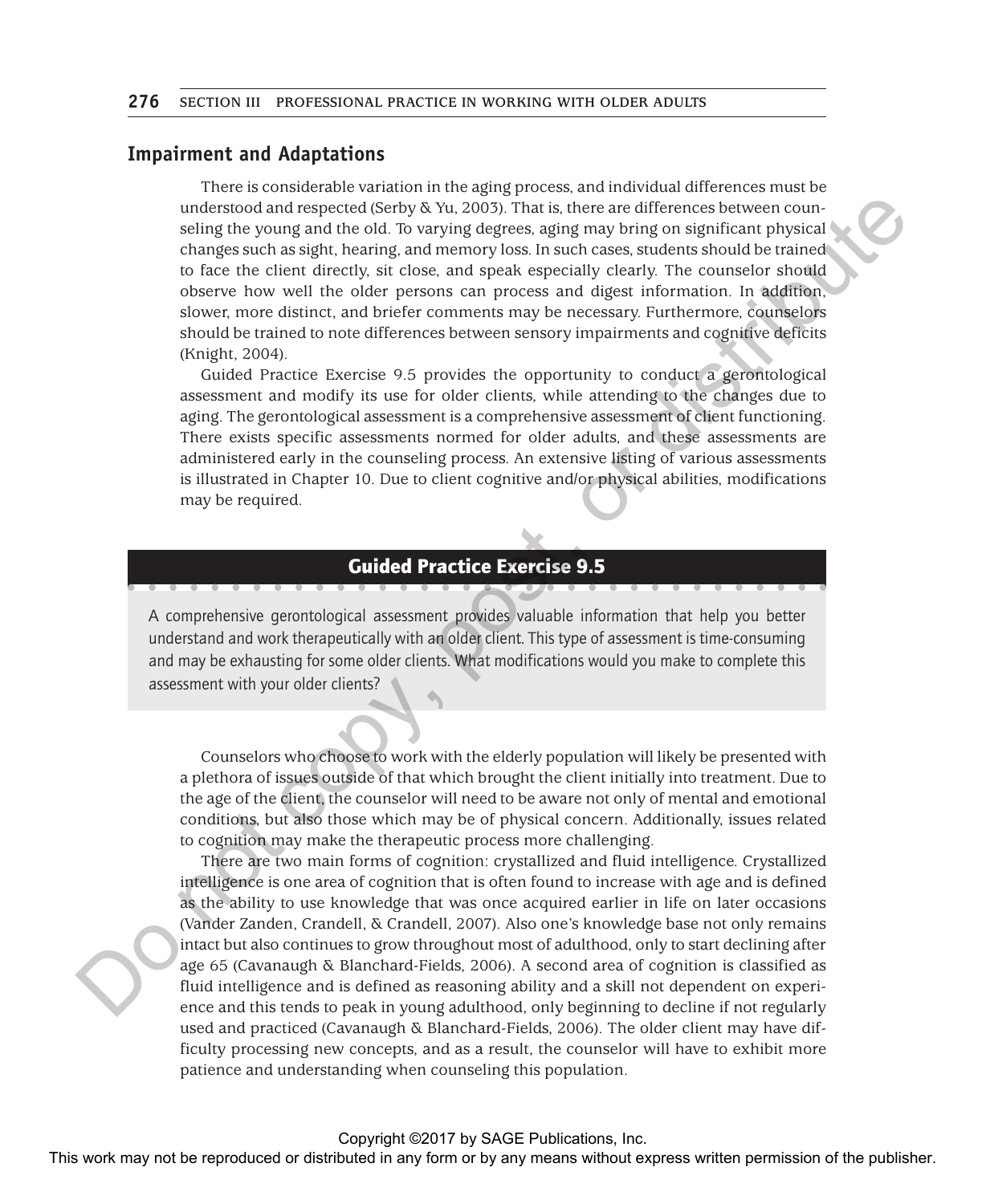The slowing of cognitive processes that occurs with normal aging is noticeable. The impact of slowing in therapy is that conversational flow of each session is usually slower than with younger adults in both the pacing of sentences and the latency between client speech and therapist speech. Speaking quickly leads to communication inaccuracy and the need to repeat information. The therapist working with older clients must be more aware of pacing within sessions and may need to actively resist any internal tendency to speak quickly in response to time pressure, anxiety, or excitement (Knight, 2004).

Changes in the capacity of working memory in later life may require some modification of communication style in the counseling session. Working memory is the active processing capacity of memory, the amount of information that can be actively held in memory and worked on at one time. This limited capacity store may be slightly reduced in later life. If so, it may account for changes in comprehension of speech and in problem-solving abilities. Both of these changes could be compensated for by slowing the pace of speech, simplifying sentence structure, and by presenting problems in smaller pieces. The counselor who tends to use a lot of jargon and make longer and complex interpretations or recommendations will need to modify this style when working with older adults, especially when working the old-old (Knight, 2004).

Life experience is an asset when working with older adults. Older clients often have expertise relevant to the problem that was brought to therapy. Their accumulated knowledge of people and relationships can be brought to bear on current relationship problems. Taking advantage of this expertise can be an adaption for the therapist in a few ways. First, therapists working with younger adults may be more accustomed to encouraging people to explore themselves to discover untapped strengths. Changing that mindset to helping people recall and use already existing strengths is not more difficult, but it is different. Second, working with clients who have more life experience and expertise is also a change of perspective for the therapist. It can be quite exciting for therapists who are open to learning from clients. It may be anxiety-arousing for therapists who are uncertain of their own abilities (Knight, 2004). Guided Practice Exercise 9.6 provides the opportunity to utilize the strengths of an older client to use as a resource within the counseling session. The most may not be reproduced or distributed or distributed or distributed in any form or by any means with the reproduced or distributed in any means with the publisher. This is well as a most of the publisher or distrib

## Guided Practice Exercise 9.6

All clients have something to offer in any therapeutic encounter. Older clients have untapped resources and potentials yet to be discovered. Identify positive resources in your older client and in his or her environment. Identify what your client does extremely well: the positive assets he or she has developed. Once identified, have your older client identify a challenging situation, dilemma, or life transition (widowhood, divorce, relocation, retirement) and how he or she used their strengths and resources to manage or address the situation. End your interaction with strengths identified by your older client. This positive basis can facilitate the treatment planning process.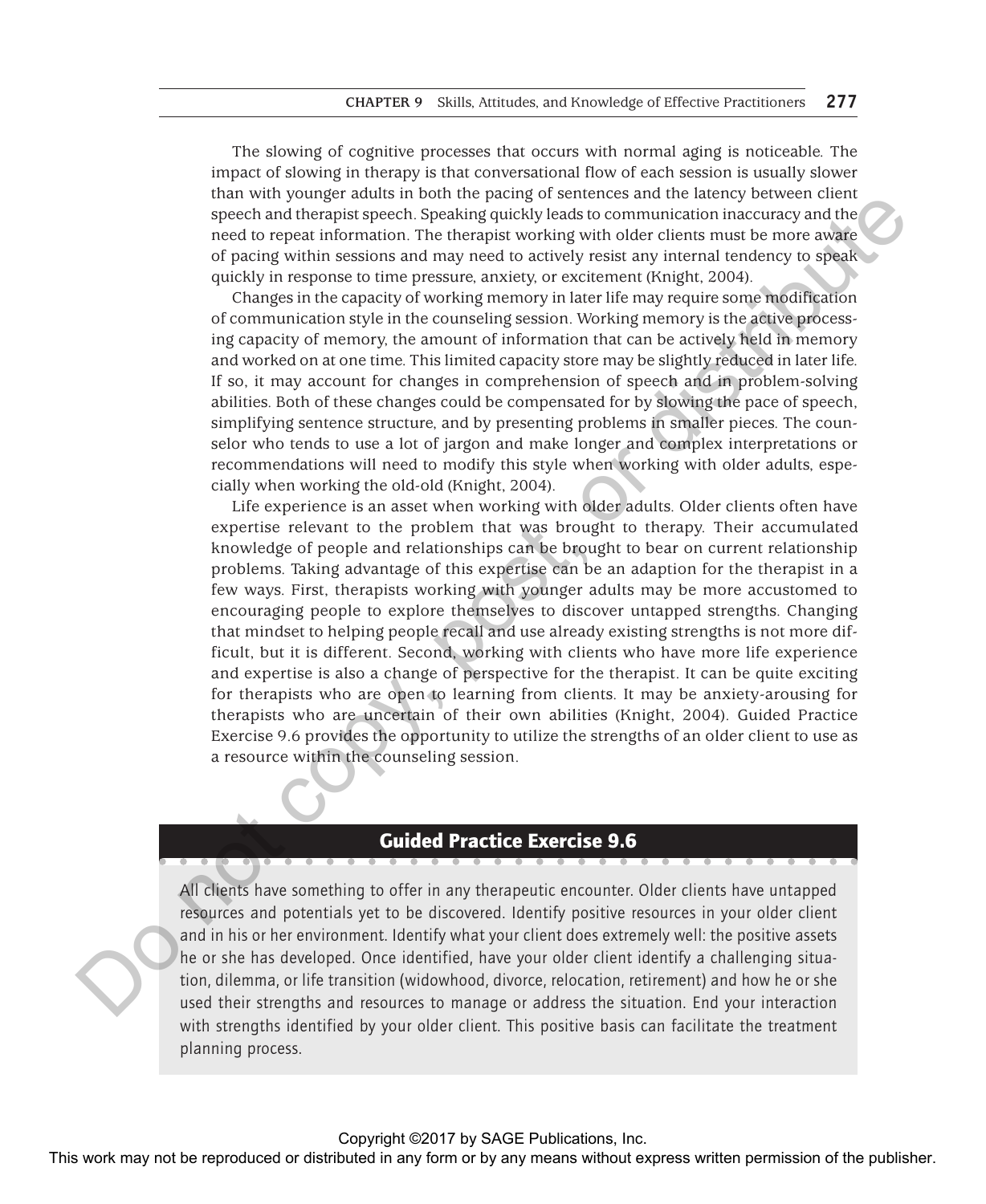To establish a relationship conducive to effective counseling, the professional should be skilled in various ways. First, counselors must be able to convey respect for dignity and worth of the older individual. Because some older persons may be reserved and less confident, more time may be needed to establish rapport with them. Asking the client how he or she chooses to be addressed is a sign of respect. In addition, counselors should be trained or have experience employing counseling treatment in flexible settings. For example, some older persons may respond better if served in their homes. Finally, the 50-minute time slot may not be conducive to the client's stamina.

## **Living Arrangements**

Numerous non-institutional living arrangements exist for older persons. They may live with a spouse, alone, with relatives or with persons they are not related to, in homes, condominiums, or apartments that they own or rent. They may also live in subsidized housing, due to low income. They may live in personal care homes, assisted living facilities or in retirement villages. Older persons prefer to reside in their communities and use services to enhance their ability to remain there.

Older persons will also reside in institutional facilities, such as a nursing home. Nursing homes are for those older persons who have difficulty with their activities of daily living and who have medical problems that require supervision and care by nursing personnel. Despite the fact that rehabilitation is a component of their care, most elders view nursing homes as the last resort and would prefer not to be admitted to one.

Guided Practice Exercise 9.7 gives the counselor-in-training the opportunity to conduct research to increase his or her knowledge regarding living environments of various stages of an older clients' life. Knowledge of these resources is essential for a counselor who plans to work with older clients.

## Guided Practice Exercise 9.7

As a future counselor who wishes to work effectively with older clients, you must be knowledgeable regarding the continuum of care. Different living environments are required for older persons at different points in their lives based upon a variety of factors. Conduct research on the continuum of care for older persons to understand their structure, eligibility requirements, costs, and locations. Now identify which environments would be acceptable for older adults who are independent and highly functional, those who require some minimal assistance with activities of daily living, and those who have numerous medical problems and require daily supervision. Now identify resources for the older client who has a diagnosis of dementia in the later stages. The representation of the representation or distributed in any form or by any means with a control or the publisher.<br>
This work may not be a substituted in a sign of repress in angle in any form or beach or the symmetric o

Professional counselors are required to understand the types of living arrangements and the impact and interaction between the environment and their older clients. When a fit/ congruence does not exist between the older person and his or her environment, it is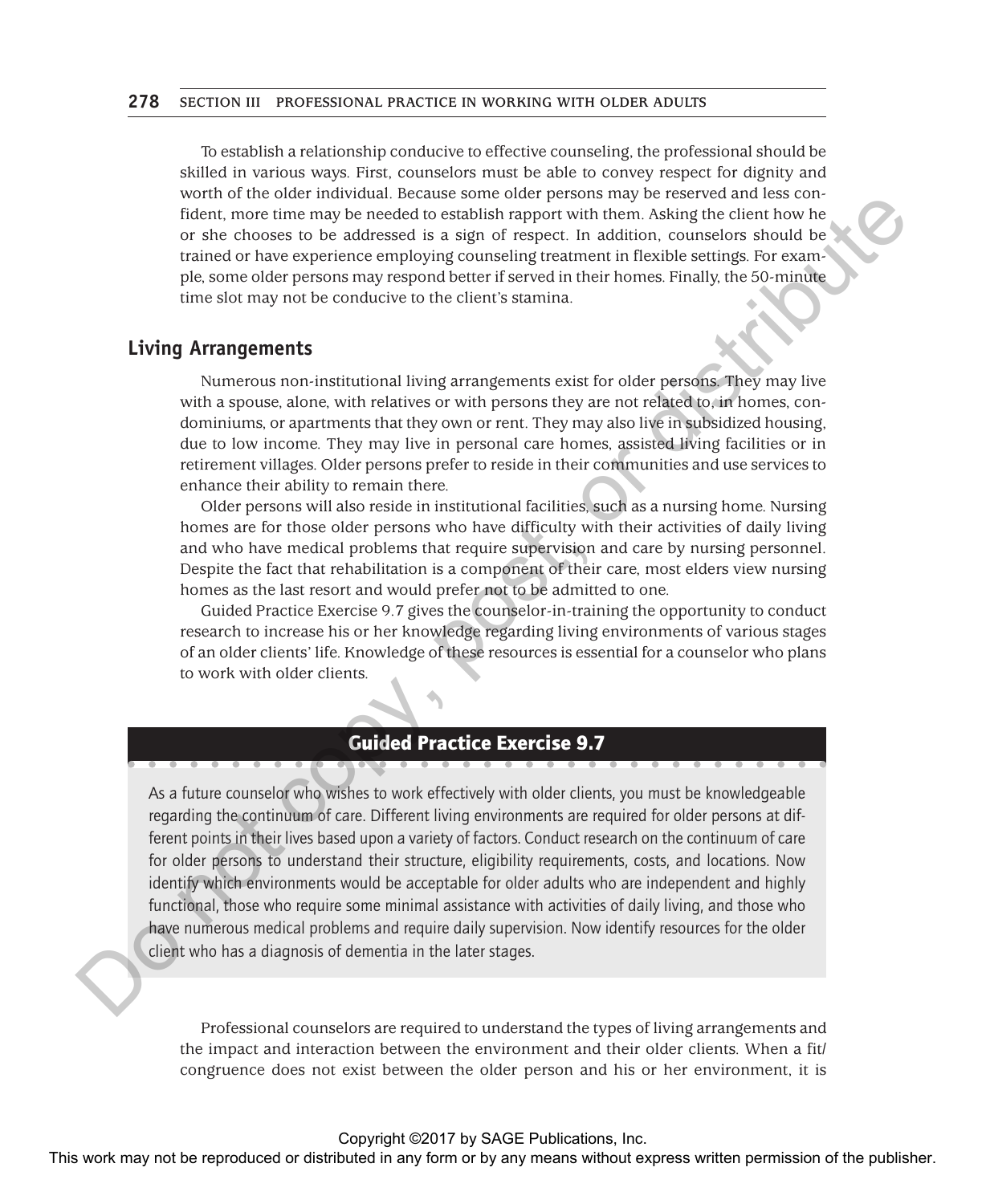problematic to the older person and his or her achievement of certain positive outcomes. If there exists an incongruence between the environment and the older adult, then modifications can be made to the environment (rails, better lighting, alarms, walk-in bathtubs), or a referral to a supervised setting may be required, if the elder is unable or unwilling to move in the with residents. For example, continuing to live in one's home with numerous steps in the front and back of the house is incongruent for an elderly person with mobility issues, who has diabetic neuropathy in the lower extremities, or who recently experienced a fall. The professional counselor needs to understand the various environmental arrangements and view this in the context of the needs of their older clients. Better care will be provided if attention is paid to environmental considerations.

## **Developmental Crises/Transitions**

As with individuals of all age groups, older adults often experience developmental crises or transitions. Unlike other age groups, however, the elderly face developmental transitions that frequently require adjustment to loss. While these crises are not experienced by all older persons, nor are they exclusive to the elderly population, they must be faced by many older persons. Consequently, training in working with adjustment issues in general—as well as specific to the elderly population—is imperative.

Guided Practice Exercise 9.8 provides the opportunity to become familiar with the stages of the dying process and its application for dying persons.

## Guided Practice Exercise 9.8

Elisabeth Kübler-Ross (1969) identified five stages individuals work through when they face death and dying. The stages are denial, anger, bargaining, depression, and acceptance. Relate how these stages can help you (the counselor) in working with your terminally ill older client and his or her family. What do you view as your role in this situation? Identify issues that arise in each of these stages and ways to address them.

Counselors who choose to work with the elderly population must have significant knowledge of their specific issues, experiences, and concerns that will assist in managing crises/transitions. Oftentimes, when the elderly are referred to a professional in the human service field, they are struggling with emotional, psychological, or physical issues. Depression is a major concern among this age group. Community studies have shown that 25% of elderly persons report having depressive symptoms (Raj, 2004), additionally confirmed by Shirmbeck (2006), with high rates of occurrence (36% to 46%) among those hospitalized (Teresi & Abrams, 2001). According to Erik Erikson's seven stages of human development, elderly individuals would find themselves dealing with the psychosocial crisis of ego integrity versus despair. It is during this stage that the individual evaluates his or her life, accomplishments, and fears. Individuals who fear their own death, feel abandoned The contributed or the state is a specifical or distributed in any form or by any means with means we consider the reproduced in any form or by any means when the publisher. This work means we consider the publisher means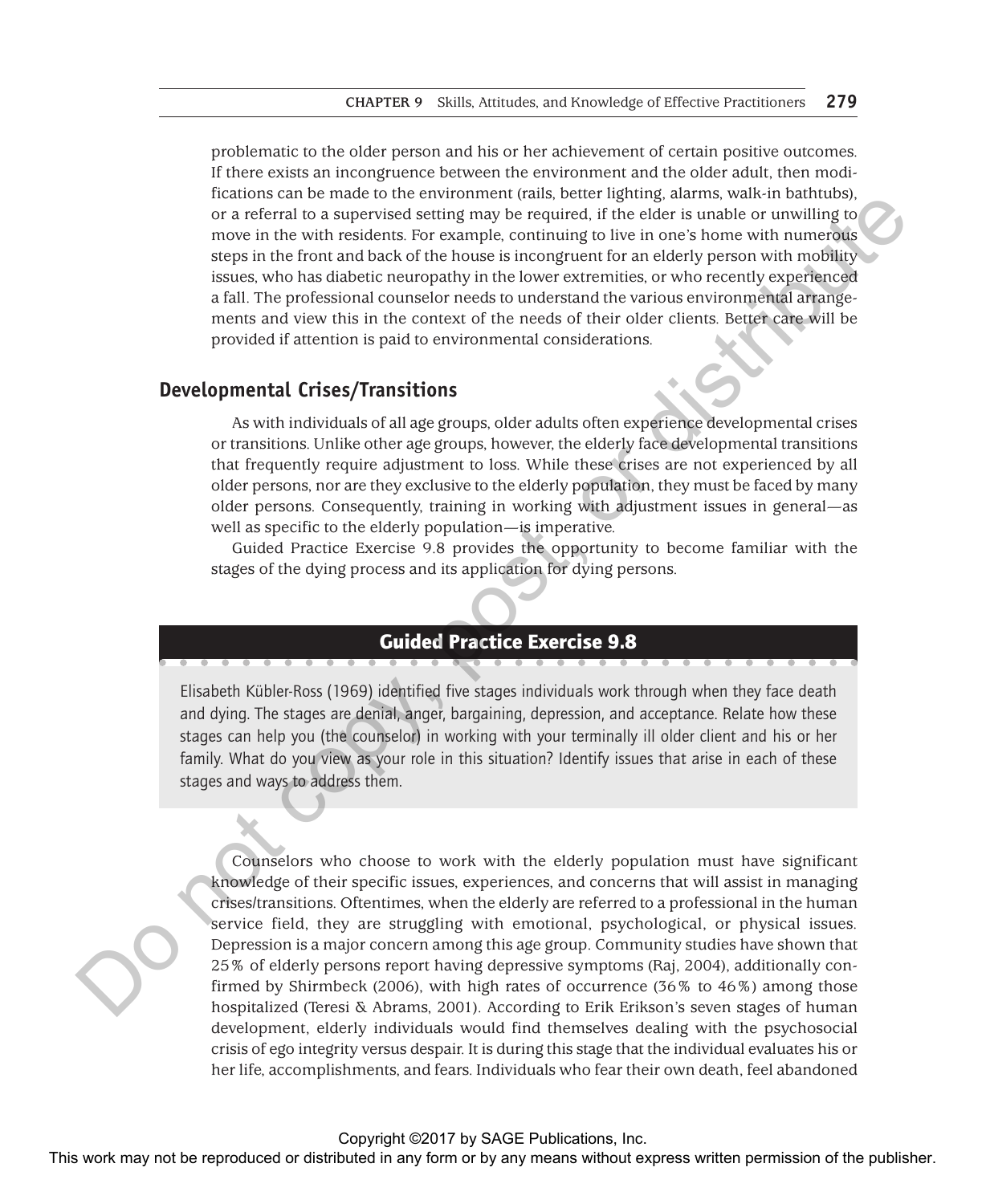or lost due to the loss of loved ones, are experiencing chronic or terminal illness, or feel they have lost the ability to be self-sufficient can find themselves engulfed in a state of despair (Krebs-Carter, 2007; Lewis, 2001). Counselors can help clients examine these crises and develop strategies to address them.

Pervin, Cervone, and Oliver (2005) find that through the progression of Erikson's stages, some individuals are capable of developing a sense of intimacy, an acceptance of life's successes and disappointments, and a sense of continuity throughout the life cycle, a progression that leads to integrity stage in later life. However, other people remain isolated from family and friends, appear to survive on a fixed daily routine, focus on both past disappointments and future death, and are likely to find themselves rooted in despair (Pervin et al., 2005). Counselors will equip clients with the modality necessary to manage this phase.

Older adults are similar to any other population, and they also have certain needs that are often specific for them. Change is a major part of late adulthood, whether it's divorce, retirement, or some other type of change. Older adults are dealing with new experiences and life changes. Regardless of the type of change or time in which it occurs in life, large changes can lead to emotional concerns, like depression or anxiety (Kampfe, 2015).

Despite the fact that many older adults share some concerns with the general population (i.e., divorce, depression, anxiety), there are areas that tend to be more common in late adulthood. For example, many older adults have financial concerns due to being retired, unable to work, or on a fixed income. They might struggle to meet their daily expenses. Increasing health care costs might add to financial troubles older persons face (Kampfe, 2015). Financial issues can lead to many other issues as well. Malnutrition, health care problems, depression, and anxiety are just a few of the concerns older persons face. A counselor working with older adults must pay particular attention to these issues and be prepared to face other issues that result from inadequate finances (Kampfe, 2015). Counselors may need to assist clients with adjusting on a limited budget, explore additional sources of income, and examine the possibility of employment. Explain the representation of the reproduced or the publishering or the publishering or the publishering a may not be reproduced or the publishering a matrix of the publishering a may not be reproduced of the publishering

Older adults face many problems, and widowhood is more common in late adulthood. As people age, they are more likely to lose their spouse, which can lead to depression and other emotional issues. While widowhood is experienced by both men and women, it is more prevalent among women because they live longer than men. Also, some women have centered their identity on their family, and when children have moved on and their spouse is gone, some women experience a crisis of personality and question their identity. Counselors working with older clients are to pay particular attention to these issues and be prepared to engage in grief counseling with older adults (Kampfe, 2015).



Finally, counselors working with older clients must remember that many older clients face health issues. Even among the healthiest elderly, eyesight, hearing, smell, taste, and mobility decline. Previously identified health conditions of hypertension, stroke, dementia, osteoporosis, arthritis are common concerns for elderly clients, and mental health practitioners must address the emotional, psychological, physical, and social implications of these conditions with older clients. Additionally, older clients may be without a disability; however they may be caring for someone who has a disability. The stress associated with the caregiving role must be addressed by the counselor and teaching stress reduction techniques and other ways to relax may prove valuable in working with older clients (Kampfe, 2015). Assisting clients in securing resources will be helpful during this process.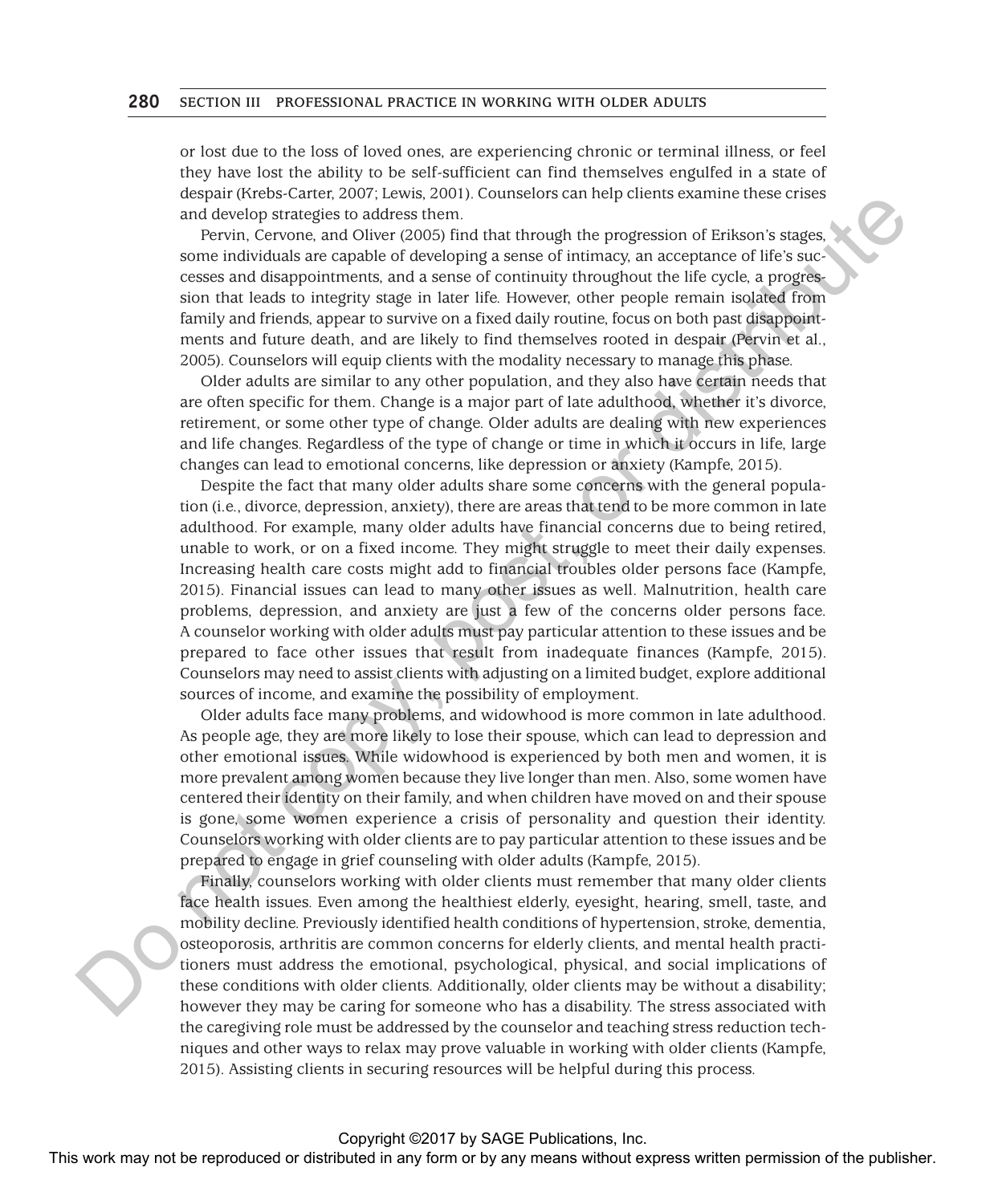## **Resources**

One final strategy to help older adults is to enable them to help themselves. Knowledge of formal and informal resources is critical when counseling older clients. Professionals will need to be familiar with the informal support system, which may consist of family, friends, and neighbors and the formal support system, which include private and public organizations, for-profit and not-for-profit systems, continuum of care for living environments, medical, mental health and rehabilitation facilities, social service agencies and programs, plethora of health and mental health professionals. Counselors assisting older clients will serve as referral agents and teach older clients to be resourceful. They will also be required to familiarize themselves with resources specific to the cultural group to whom services are being delivered (i.e., Services and Advocacy for Gay, Lesbian, Bisexual and Transgender Elders [SAGE]). Collaborating with a variety of professionals in multiple settings will increase the likelihood that older clients will receive the services they need. If thermal or the representation is the representation of the representation of the representation of the representation of the representation of the representation of the representation of the publisher. The compatibilit

Myers (1990) reported that the popularity and availability of self-help resources have encouraged younger persons to become more knowledgeable and open to their own feelings and stress responses. On the contrary, older persons may have a limited familiarity with such materials. This contributes to their lack of relevant vocabulary, a smaller array of coping mechanisms, and diminished acceptance and awareness of stressrelated concerns and/or symptoms. In such cases, students should become knowledgeable about potential resources that older persons might be inclined to use outside of the counseling office.

Older adults are inclined to use their local senior citizen centers, local aging agencies, local physicians, and health care facilities. Clients in the baby boom generation are more familiar with technology and may choose to browse the Internet for health and mental health resources. Print material may be preferred by older clients who are unfamiliar with technology and/or uncomfortable with its use. Numerous resources are available in local libraries, in academic libraries, local bookstores, and on the Internet. Counselors can encourage older clients to access these resources and teach clients that all information on the Internet is not reliable nor valid. They can obtain resources from the local, state, and government websites as appropriate sites to access health-related information.

There exist extensive resources available in multiple formats for older clients to access. Counselors working with his or her clients will encourage clients to be resourceful in accessing these resources in the community and to become knowledgeable and informed consumers.

# **KEYSTONES**

- Older persons continue to be underrepresented in the mental health system and can benefit from mental health counseling.
- The older population continues to expand and the need for qualified gerontological counselors will continue to rise.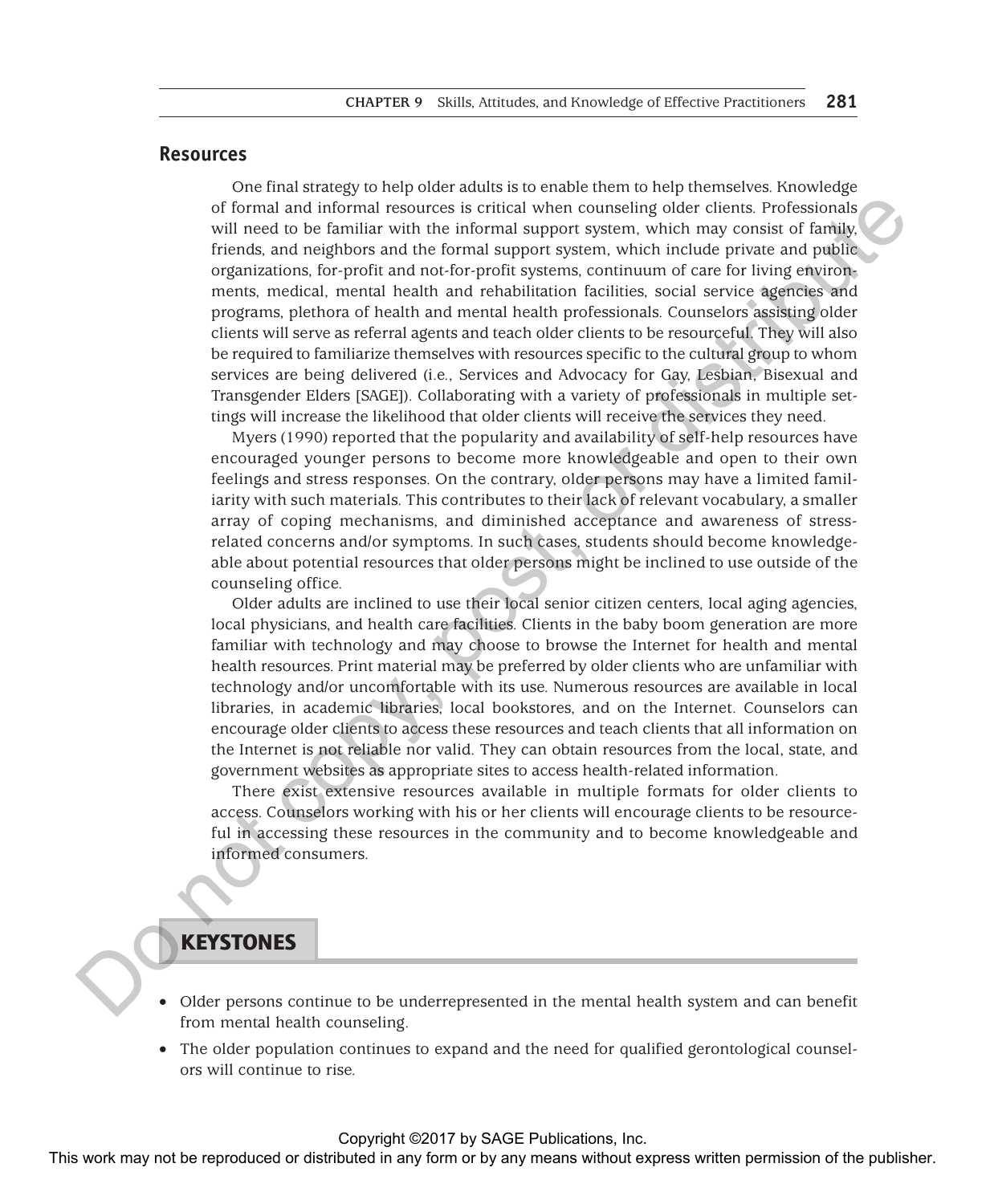#### **282 Section III PROFESSIONAL PRACTICE IN WORKING WITH OLDER ADULTS**

- The American Counseling Association (ACA) has established core competencies for a gerontological counselor.
- Counselor education programs must provide basic counseling preparation and enhance the education with areas that pertain specifically to older adults in an interdisciplinary manner.
- Counselors and counselors-in-training should be prepared to examine their attitudes and values and address multicultural and ethical issues in their work with older adults.
- Supervision and consultation and teaching processes are critical to counselor and therapist development.
- The Older Americans Act, which was passed in 1965 and amended in 2000, established many community-based services that provide for such resources as income in retirement, suitable housing, and long-term health care.
- Strategies that counselors should utilize when working with older adults include client empowerment, being aware of and adapting to physical and cognitive impairments, ensuring that living arrangements align with an older person's capabilities, and training in adjustment issues. Connection and connection to the reproduced in the results of the reproduced or the reproduced or  $\sim$  Connection and connection and connection and connection and connection and connection of the represented in any connec
	- It is important for counselors to learn about and suggest resources to older persons for use outside of the counseling office.

# ADDITIONAL RESOURCES

# **Print Based**

Erford, B. T. (2013). *Assessment for counselors* (2nd ed.). Belmont, CA: Brooks/Cole.

- Fuertes, J. N., Spokane, A., & Holloway, E. (2013). *Specialty competencies in counseling psychology*. New York, NY: Oxford University Press.
- Geldard, K., & Geldard, D. (2012). *Personal counseling skills: An integrative approach* (Rev. ed.). Springfield, IL: Charles C Thomas.
- Giordano, J. A. (2000). Effective communication and counseling with older adults. *International Journal of Aging and Human Development, 51*, 315–324.

Gladding, S. T. (2013). *Counseling: A comprehensive profession* (7th ed.). Boston, MA: Pearson.

- Hays, D. G., & Erford, B. T. (Eds.). (2014). *Developing multicultural counseling competence: A systems approach*  (2nd ed.). Boston, MA: Pearson.
- Huber, R., Nelson, W. H., Netting, F. E., & Borders, K. W. (2008). *Elder advocacy: Essential knowledge and skills across settings*. Belmont, CA: Thomson Brooks/Cole.

Johns, H. (2012). *Personal development in counselor training* (2nd ed.). Thousand Oaks, CA: Sage.

Okun, B. F., & Suyemoto, K. L. (2013). *Conceptualization and treatment planning for effective helping*. Belmont, CA: Brooks/Cole.

Parsons, R. D., & Zhang, N. (2014). *Becoming a skilled counselor*. Thousand Oaks, CA: Sage.

Schwiebert, V., Meyers, J., & Dice, C. (2000). Ethical guidelines for counselors working with older adults. *Journal of Counseling and Development, 78,* 123–129.

Walsh-Burke, K. (2005). *Grief and loss: Theories and skills for helping professionals.* Boston, MA: Allyn & Bacon.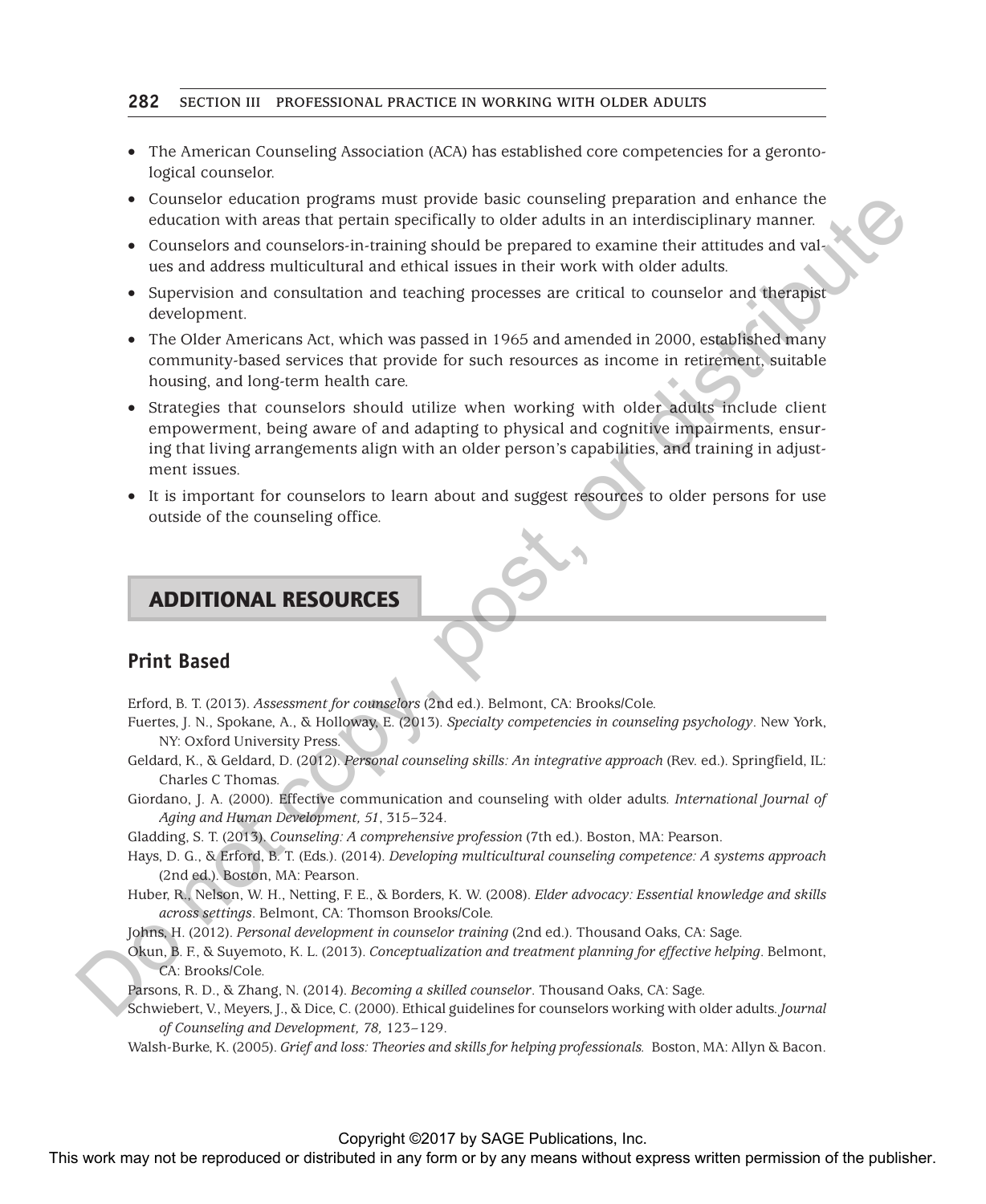## **Web Based**

www.nhcoa.org/hispanic-aging-network/ www.asaging.org www.forge-forward.org/aging/ www.cms.hhs.gov www.ncoa.org www.dol.gov www.siecus.org www.census.gov www.aoa.gov www.nimh.nih.gov www.afar.org www.aarp.org www.aghe.org www.geron.org Nextrain the specific stripular or distributed in any form or by an any form or by any means with a specific stripular or distributed in any form or be reproduced in any form or by any means with  $\alpha$  and  $\alpha$  or distribu

# **REFERENCES**

- Anderson, R., & Funnell, M. (2010). Patient empowerment: Myths and misconceptions. *Patient Education and Counseling, 79*(3), 277–282.
- Bidell, M. (2005). The sexual orientation counselor competency scale: Assessing attitudes, skills, and knowledge of counselors working with lesbian, gay, and bisexual clients. *Counselor Education and Supervision, 44*(4), 267–279.
- Cavanaugh, J., & Blanchard-Fields, F. (2006). *Adult development and aging* (5th ed.). Belmont, CA: Wadsworth/ Thomson Learning.
- Comstock, D. (Ed.). (2005). *Diversity and development: Critical contexts that shape our lives and relationships*. Belmont, CA: Thomson Brooks/Cole.
- Comstock, D., Hammer, T., Strentzsch, J., Cannon, K., Parsons, J., & Salazar II, G. (2008). Relational-cultural theory: A framework for bridging relational, multicultural, and social justice competencies. *Journal of Counseling & Development, 86,* 279–287.
- Damron-Rodriguez, J., Funderburk, B., Lee, M., & Solomon, S. H. (2004). Undergraduate knowledge of aging: A comparative study of biopsychosocial content. *Gerontology & Geriatrics, 25*(1), 53–71.
- Dickson, G., & Jepsen, D. (2007). Multicultural training experiences as predictors of multicultural competencies: Student perspectives. *Counselor Education and Supervision, 47*(2), 76–95.
- Duffey, T., & Somody, C. (2011). The role of relational-cultural theory in mental health counseling. *Journal of Mental Health Counseling, 33,* 223–242.
- Duncan, L., & Johnson, D. (2007). Black undergraduate students' attitude toward counseling and counselor preference. *College Student Journal, 41,* 696–719.

Freedburg, S. (2007). Re-examining empathy: A relational-feminist point of view. *Social Work, 52,* 251–259. Glicken, M. (2004). *Using the strengths perspective in social work practice*. Boston, MA: Pearson.

Harting, L., Rosen, W., Walker, M., & Jordan, J. (2004). Shame and humiliation: From isolation to relational transformation. In J. V. Jordan, M. Walker, & L. M. Harting (Eds.), *The complexity of connection: Writings from the Stone Center's Jean Baker Miller Training Institute* (pp. 103–128). New York, NY: Guilford.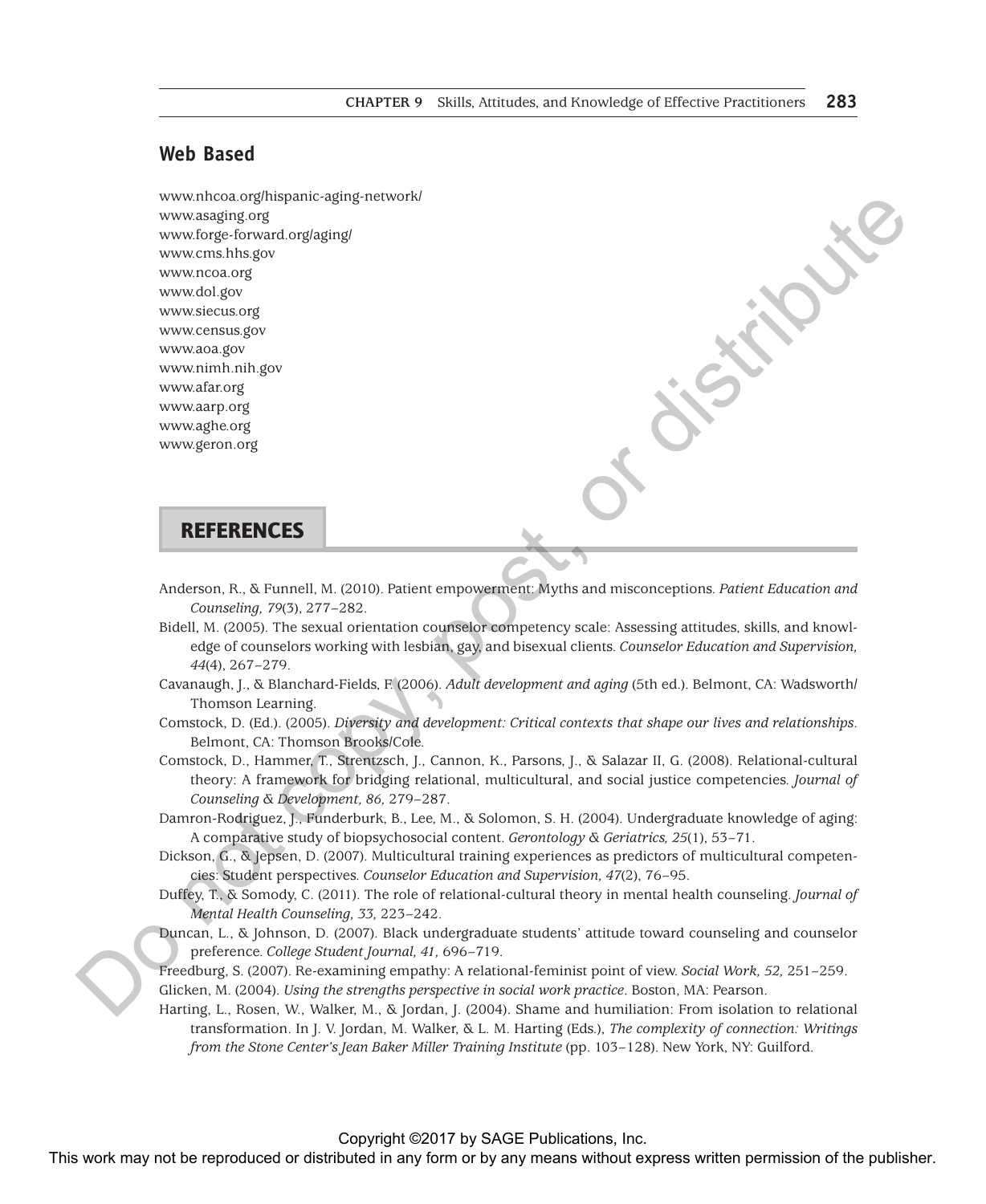#### **284 Section III PROFESSIONAL PRACTICE IN WORKING WITH OLDER ADULTS**

- Hays, P. (2008). *Achieving cultural complexities in practice: Assessment, diagnosis and therapy*. Washington, DC. American Psychological Association.
- Hill, H., & Edwards, N. (2004). Interdisciplinary gerontology education online: A developmental process model. *Gerontology & Geriatrics Education, 24*(4), 23–44.
- Hooyman, N., & Kiyak, H. (2008). *Social gerontology: A multidisciplinary perspective* (8th ed.). Boston, MA: Pearson.
- Hsueh, M., & Yeh, M. (2006). A conceptual analysis of the process of empowering the elderly at the community level. *Hulizazhi, 53*(2), 5–10.
- Jordan, J. (2008). Recent developments in relational-cultural theory. *Women & Therapy*, *31,* 1–4.
- Kampfe, C. (2015). *Counseling older people: Opportunities and challenges*. Alexandria, VA: American Counseling Association.
- Karasik, R. J., Maddox, M., & Wallingford, M. (2004). Intergenerational service-learning across levels and disciplines: One size (does not) fit all. *Gerontology & Geriatrics Education, 25*(1), 1–17.
- Knight, B. G. (2004). *Psychotherapy with older adults* (3rd ed.). Thousand Oaks; CA: Sage.

Kübler-Ross, E. (1969). *On death and dying*. New York, NY: The Macmillan Company.

- Krebs-Carter, M. (2007). *Ages in stages: An exploration of the life cycle based on Erik Erickson's eight stages of human development*. New Haven, CT: Yale-New Haven Teachers Institute. Retrieved from http://www.yale .edu/ynhti/curriculum/units/1980/1/80.01.04.x.html#d
- Lewis, M. (2001). Spirituality, counseling, and elderly: An introduction to the spiritual life review. *Journal of Adult Development, 8*(4), 231–240.
- Lord, J., & Hutchison, P. (1993). The process of empowerment: Implications for theory and practice. *Canadian Journal of Community Mental Health, 12*(1), 5–22.
- Mabey, J. (2011). Counseling older adults in LGBT communities. *The Professional Counselor: Research and Practice, 1*(1), 57–62.
- McBride, R., & Hays, D. (2012). Counselor demographics, ageist attitudes, and multicultural counseling competence among counselors and counselor trainees. *Adultspan Journal, 11*(2), 77–88.
- Meara, N., Schmidt, L., & Day, J. (1996). Principles and virtues: A foundation for ethical decisions, policies, and character. *Counseling Psychologist, 24*, 4–74.
- Myers, J. (2010). The older persons counseling needs survey. Palo Alto, CA: Mindgarden.
- Myers, J. E., & Harper, M. C. (2004). Evidence-based effective practices with older adults. *Journal of Counseling & Development, 82*, 207–218.
- Myers, J., & Schwiebert, V. (1996). *Competencies for gerontological counselors*. Alexandria, VA: American Counseling Association.
- Owen, J., Tao, K., Leach, M., & Rodolfa, E. (2011). Clients' perceptions of their psychotherapists' multicultural orientation. *Psychotherapy, 48*(3), 254–262.
- Pangman, V. V., & Sequire, M. (2000). Seuxality and the chronically ill older adult. A social justice issue. *Sexuality and Disability, 18*(1), 49–59.
- Pervin, L., Cervone, D., & Oliver, J. (2005). *Theories of personality* (9th ed.) New Jersey, NJ: John Wiley & Sons.
- Raj, A. (2004). Depression in the elderly: Tailoring medical therapy to their special needs. *Postgraduate Medicine Online, 115*(6), 26–42.
- Rock, M., Carlson, T., & McGeorge, C. (2010). Does affirmative training matter? Assessing CFT students' beliefs about sexual orientation and their level of affirmative training. *Journal of Marital and Family Therapy, 36*(2), 171–184. The may is a measure of the representation of the representation of the representation or distributed in any form or by any means with the publisher of the representation of the representation of the representation of the
	- Rodriguez, R., & Walls, E. (2000). Culturally educated questioning: Toward a skills-based approach in multicultural counseling training. *Applied and Preventive Psychology, 9*(2), 89–99.
	- Serby, M., & Yu, M. (2003). Overview: Depression in the elderly. *Mount Sinai Journal of Medicine, 70*(1), 38–44. Shearer, N. (2007). Toward a nursing theory of health empowerment in homebound older women. *Journal of Gerontological Nursing, 33*(12), 38–45.